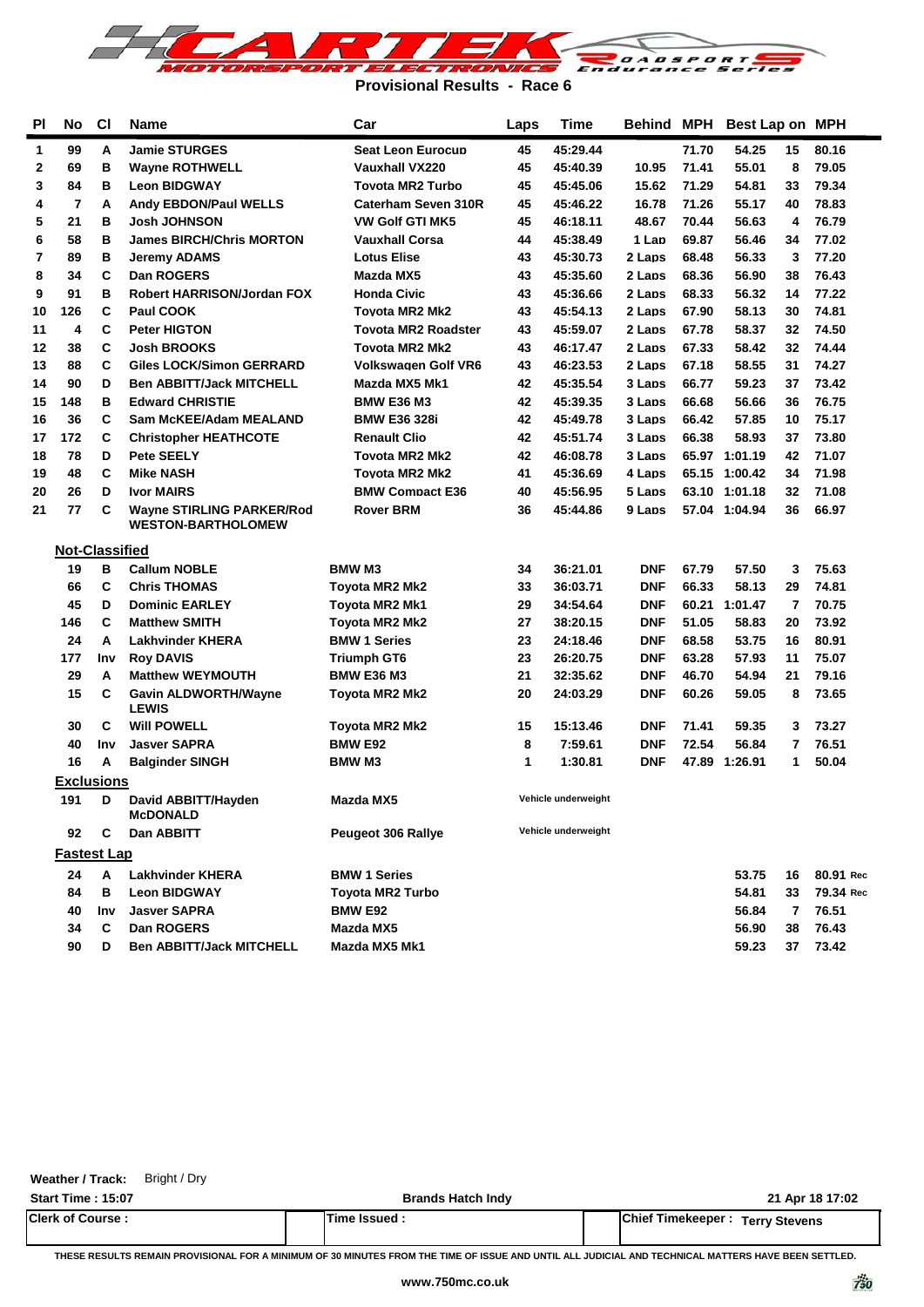|    | Lap 1       |    | Lap <sub>2</sub> |     | Lap <sub>3</sub> |     | Lap 4       |    | Lap <sub>5</sub> |    | Lap <sub>6</sub> |                | Lap <sub>7</sub> |    | Lap <sub>8</sub> |    | Lap <sub>9</sub> |              | Lap 10         |
|----|-------------|----|------------------|-----|------------------|-----|-------------|----|------------------|----|------------------|----------------|------------------|----|------------------|----|------------------|--------------|----------------|
| No | Time        | No | <b>Time</b>      | No  | Time             | No  | Time        | No | <b>Time</b>      | No | <b>Time</b>      | No             | Time             | No | Time             | No | Time             | No           | Time           |
|    | 24 1:01.51  |    | 84 1:57.84       | 84  | 2:53.84          | 24  | 3:49.52     |    | 24 4:44.87       |    | 24 5:40.45       |                | 24 6:34.92       | 24 | 7:29.53          |    | 24 8:24.52       |              | 24 9:19.23     |
|    | 84 1:02.04  |    | 24 1:57.96       | 24  | 2:53.92          | 84  | 3:50.11     | 84 | 4:46.31          | 99 | 5:41.97          |                | 99 6:36.71       | 78 | 7:30.28 *1       | 99 | 8:26.82          | 90           | 9:19.49 *1     |
|    | 29 1:02.48  |    | 99 1:58.86       | 99  | 2:54.14          | 99  | 3:50.19     | 99 | 4:46.81          | 26 | 5:42.47 *1       |                | 84 6:39.00       | 99 | 7:31.98          | 48 | 8:29.96 *1       |              | 191 9:20.38 *1 |
|    | 99 1:02.98  |    | 29 1:58.89       | 29  | 2:55.51          | 29  | 3:52.03     | 29 | 4:48.77          | 84 | 5:42.71          | $\overline{7}$ | 6:42.29          | 84 | 7:34.50          | 84 | 8:30.25          | 99           | 9:21.36        |
|    | 69 1:03.59  |    | 69 1:59.88       | 69  | 2:56.42          | 69  | 3:52.69     | 69 | 4:49.25          | 7  | 5:46.11          | 69             | 6:43.20          |    | 7:37.76          | 7  | 8:33.02          |              | 77 9:24.36 *2  |
|    | 7 1:04.08   | 7  | 2:00.00          |     | 2:56.50          | 7   | 3:52.89     | 7  | 4:49.40          | 69 | 5:46.86          |                | 26 6:46.45 *1    | 69 | 7:38.21          | 78 | 8:33.47 *1       | 84           | 9:25.76        |
|    | 58 1:05.09  |    | 58 2:02.15       | 58  | 2:59.00          | 58  | 3:55.86     | 45 | 4:49.78 *1       |    | 45 5:51.71 *1    | 91             | 6:49.00          | 91 | 7:45.72          | 69 | 8:33.62          | $\mathbf{7}$ | 9:28.54        |
|    | 21 1:05.87  |    | 21 2:02.95       | 21  | 2:59.71          | 21  | 3:56.34     | 77 | 4:52.25 *1       | 21 | 5:51.76          | 21             | 6.49.54          | 21 | 7:46.69          | 91 | 8:42.17          | 69           | 9:29.25        |
|    | 89 1:07.29  |    | 89 2:03.93       | 89  | 3:00.26          | 89  | 3:56.80     | 21 | 4:53.74          | 91 | 5:52.17          | 58             | 6:49.91          | 58 | 7:46.97          | 58 | 8:43.72          | 48           | 9:31.73 *1     |
|    | 91 1:07.79  |    | 91 2:04.72       | 91  | 3:01.38          | 91  | 3:57.75     | 89 | 4:54.35          | 89 | 5:52.41          | 89             | 6:50.20          | 89 | 7:47.38          | 21 | 8:44.05          | 78           | $9:35.80$ *1   |
|    | 34 1:07.91  |    | 19 2:06.86       | 19  | 3:04.36          | 19  | 4:02.40     | 58 | 4:54.48          | 58 | 5:52.46          | 45             | 6:54.98 *1       | 26 | 7:50.36 *1       | 89 | 8:44.70          | 91           | 9:38.72        |
|    | 126 1:08.35 |    | 34 2:07.03       | 34  | 3:05.99          | 34  | 4:04.26     | 91 | 4:54.56          | 19 | 5:59.29          |                | 19 6:57.70       | 19 | 7:56.02          | 26 | 8:53.42 *1       | 58           | 9:41.33        |
|    | 19 1:08.54  |    | 36 2:08.76       | 36  | 3:07.39          | 36  | 4:05.73     | 19 | 5:00.35          | 34 | 6:01.32          |                | 34 6:59.53       | 45 | 7:56.45 *1       | 19 | 8:54.22          | 21           | 9:41.93        |
|    | 36 1:08.65  |    | 126 2:08.80      | 126 | 3:08.32          | 92  | 4:07.44     | 34 | 5:02.73          | 77 | 6:01.56 *1       |                | 36 6:59.88       | 34 | 7:57.13          | 34 | 8:55.38          | 89           | 9:42.12        |
|    | 92 1:09.79  |    | 66 2:09.08       | 92  | 3:08.71          | 126 | 4:08.06     | 36 | 5:03.84          | 36 | 6:01.78          |                | 40 7:02.68       | 36 | 7:57.74          | 36 | 8:56.12          | 19           | 9:52.29        |
|    | 66 1:09.82  |    | 92 2:09.12       | 66  | 3:09.37          | 66  | 4:08.59     |    | 92 5:06.19       |    | 92 6:04.77       |                | 92 7:03.11       | 40 | 7:59.61          | 45 | 8:58.85 *1       | 34           | 9:53.43        |
|    | 4 1:10.61   | 4  | 2:09.55          | 4   | 3:09.63          | 4   | 4:08.97     |    | 126 5:07.23      |    | 40 6:05.84       |                | 126 7:05.51      | 92 | 8:01.72          | 92 | 9:00.28          | 36           | 9:53.97        |
|    | 15 1:11.11  |    | 15 2:10.25       | 15  | 3:10.46          | 15  | 4:09.68     | 66 | 5:07.68          |    | 126 6:05.94      |                | 66 7:05.82       |    | 126 8:04.07      |    | 126 9:02.94      |              | 92 9:58.46     |
|    | 172 1:11.42 |    | 172 2:11.35      |     | 172 3:11.69      |     | 172 4:11.52 |    | 40 5:08.79       |    | 66 6:06.23       |                | 15 7:07.94       | 66 | 8:04.67          | 66 | 9:03.16          |              | 26 9:58.52 *1  |
|    | 90 1:12.49  |    | 146 2:12.57      |     | 146 3:12.51      | 40  | 4:11.68     |    | 15 5:09.18       |    | 15 6:08.55       |                | 77 7:08.37 *1    | 15 | 8:06.99          | 15 | 9:06.83          |              | 45 10:01.15 *1 |
|    | 146 1:12.65 |    | 38 2:12.88       | 38  | 3:12.93          | 146 | 4:12.11     |    | 146 5:12.06      |    | 146 6:11.57      |                | 146 7:10.98      |    | 146 8:10.15      |    | 146 9:09.47      |              | 126 10:01.66   |
|    | 38 1:12.99  |    | 30 2:13.90       | 30  | 3:13.25          | 38  | 4:12.44     |    | 4 5:12.51        |    | 172 6:12.09      |                | 172 7:11.61      |    | 172 8:11.48      |    | 172 9:11.21      |              | 66 10:01.91    |
|    | 88 1:13.43  |    | 88 2:14.79       | 40  | 3:14.59          | 30  | 4:13.11     |    | 172 5:12.61      |    | 4 6:13.19        |                | 4 7:12.42        | 4  | 8:12.94          | 4  | 9:12.03          |              | 172 10:10.74   |
|    | 30 1:13.82  |    | 90 2:14.85       | 88  | 3:14.64          | 88  | 4:15.13     |    | 38 5:13.17       | 38 | 6:13.62          |                | 30 7:13.58       | 30 | 8:13.36          | 30 | 9:12.71          |              | 4 10:11.38     |
|    | 191 1:14.69 |    | 191 2:15.89      | 90  | 3:16.69          | 90  | 4:17.04     |    | 30 5:13.69       |    | 30 6:13.89       |                | 38 7:13.79       | 38 | 8:14.73          |    | 148 9:13.83      |              | 148 10:11.55   |
|    | 48 1:15.96  |    | 40 2:16.95       |     | 191 3:17.19      |     | 177 4:18.08 |    | 88 5:16.03       |    | 88 6:16.89       |                | 148 7:16.41      |    | 148 8:14.82      |    | 38 9:14.95       |              | 30 10:12.42    |
|    | 177 1:16.55 |    | 177 2:17.63      |     | 177 3:17.55      | 191 | 4:18.09     |    | 90 5:17.63       |    | 148 6:18.02      |                | 88 7:17.73       | 77 | 8:17.00 *1       |    | 177 9:17.65      |              |                |
|    | 148 1:16.77 |    | 48 2:19.10       | 48  | 3:20.73          | 148 | 4:21.11     |    | 191 5:18.79      |    | 90 6:18.33       |                | 90 7:18.78       | 88 | 8:17.73          |    | 88 9:18.14       |              |                |
|    | 78 1:17.25  |    | 78 2:20.00       |     | 148 3:20.99      | 48  | 4:23.11     |    | 148 5:19.42      |    | 191 6:19.36      |                | 191 7:19.12      | 90 | 8:18.93          |    |                  |              |                |
|    | 40 1:17.91  |    | 148 2:20.17      | 78. | 3:22.65          | 78  | 4:24.58     |    | 177 5:19.68      |    | 177 6:21.46      |                | 177 7:20.33      |    | 177 8:19.04      |    |                  |              |                |
|    | 77 1:19.31  |    | 77 2:25.20       | 77  | 3:30.93          |     | 26 4:37.75  |    | 48 5:24.90       |    | 48 6:26.45       |                | 48 7:28.12       |    | 191 8:19.13      |    |                  |              |                |
|    | 45 1:19.79  |    | 26 2:28.14       | 26  | 3:31.78          |     |             |    | 78 5:26.73       |    | 78 6:28.35       |                |                  |    |                  |    |                  |              |                |
|    | 26 1:20.47  |    | 45 2:32.89       |     | 45 3:46.08       |     |             |    |                  |    |                  |                |                  |    |                  |    |                  |              |                |

**16** 1:30.81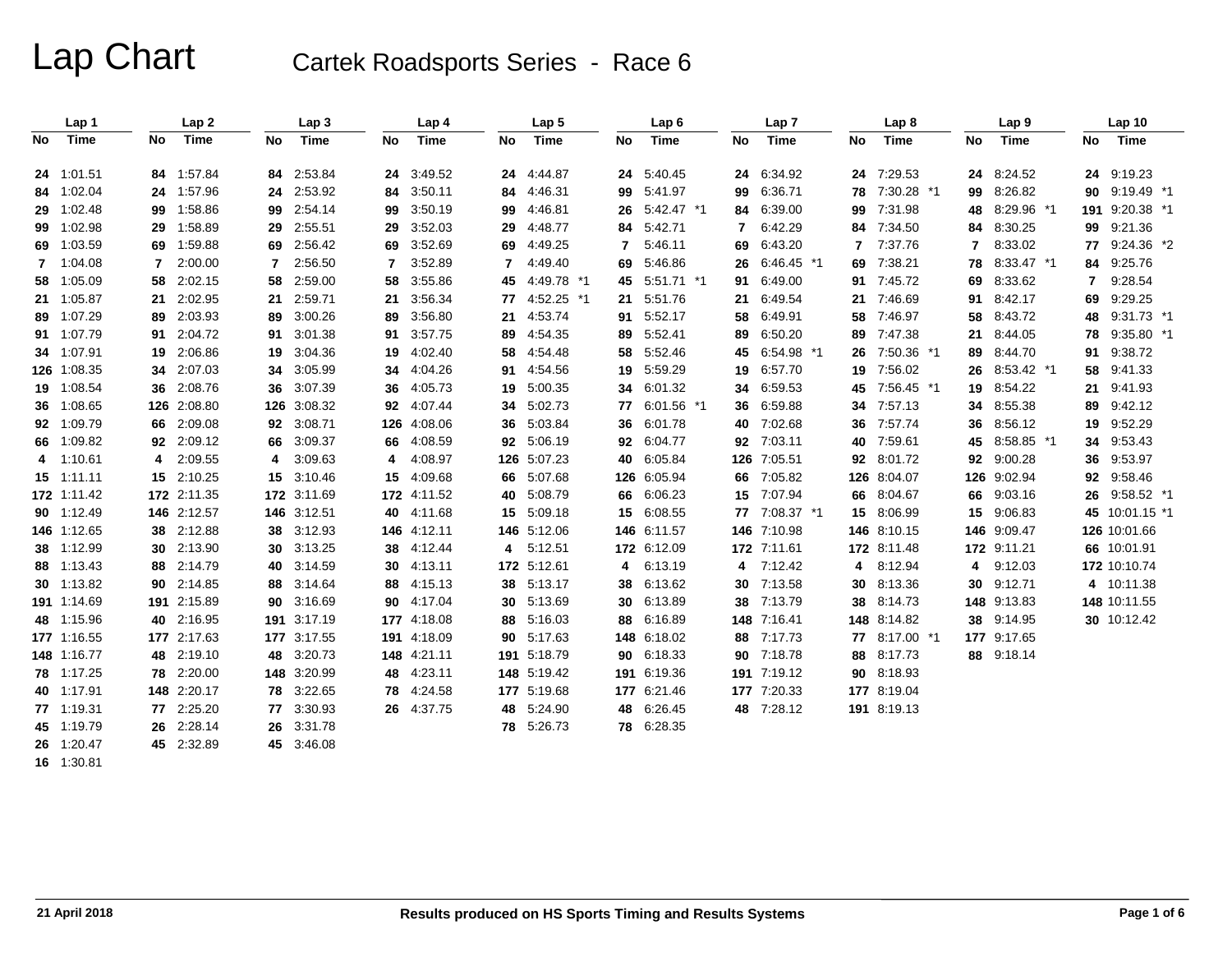| Lap 11          |    | Lap 12                                                                                                                                                                                                                                                                                                                                                                               |    | Lap <sub>13</sub> |    | Lap 14          |    | Lap 15          | Lap <sub>16</sub> |    | Lap 17          |    | Lap <sub>18</sub> |    | Lap 19          |    | Lap 20           |
|-----------------|----|--------------------------------------------------------------------------------------------------------------------------------------------------------------------------------------------------------------------------------------------------------------------------------------------------------------------------------------------------------------------------------------|----|-------------------|----|-----------------|----|-----------------|-------------------|----|-----------------|----|-------------------|----|-----------------|----|------------------|
| No Time         | No | Time                                                                                                                                                                                                                                                                                                                                                                                 | No | Time              | No | Time            | No | Time            | No Time           | No | Time            | No | Time              | No | Time            | No | Time             |
| 24 10:14.10     |    | 24 11:10.90                                                                                                                                                                                                                                                                                                                                                                          |    | 24 12:05.95       |    | 24 13:01.49     |    | 24 13:56.12     | 24 14:49.87       |    | 24 15:44.10     |    | 24 16:38.88       |    | 24 17:46.90     |    | 7 19:23.86       |
| 38 10:14.32 *1  |    | 148 11:11.08 *1                                                                                                                                                                                                                                                                                                                                                                      |    | 99 12:07.64       |    | 99 13:02.39     |    | 99 13:56.64     | 99 14:50.89       |    | 99 15:45.41     |    | 34 16:39.21 *1    |    | 19 17:47.89 *1  |    | 84 19:25.20 *1   |
| 99 10:16.72     |    | 172 11:11.26 *1                                                                                                                                                                                                                                                                                                                                                                      |    | 148 12:10.04 *1   |    | 15 13:06.59 *3  |    | 126 13:56.91 *1 | 126 14:55.96 *1   |    | 92 15:46.17 *1  |    | 19 16:40.42 *1    |    | 48 17:49.41 *2  |    | 148 19:27.28 *1  |
| 177 10:17.28 *1 |    | 4 11:11.99 *1                                                                                                                                                                                                                                                                                                                                                                        |    | 172 12:11.57 *1   |    | 45 13:07.69 *2  |    | 66 13:57.34 *1  | 66 14:56.34 *1    |    | 78 15:50.23 *2  |    | 36 16:42.31 *1    |    | 89 17:52.26 *2  |    | 15 19:27.58 *3   |
| 88 10:19.07 *1  |    | 99 11:12.03                                                                                                                                                                                                                                                                                                                                                                          |    | 4 12:11.98 *1     |    | 148 13:07.99 *1 |    | 148 14:05.89 *1 | 148 15:03.99 *1   |    | 126 15:54.49 *1 |    | 48 16:44.24 *2    |    | 78 17:56.88 *2  |    | 77 19:53.43 *6   |
| 90 10:20.11 *1  |    | 30 11:12.68 *1                                                                                                                                                                                                                                                                                                                                                                       |    | 30 12:12.46 *1    |    | 26 13:08.83 *2  |    | 15 14:06.24 *3  | 84 15:04.01       |    | 66 15:54.76 *1  |    | 92 16:44.45 *1    |    | 7 18:01.12      |    | 29 19:54.11 *11  |
| 191 10:20.26 *1 |    | 38 11:14.25 *1                                                                                                                                                                                                                                                                                                                                                                       |    | 38 12:13.44 *1    |    | 84 13:11.72     |    | 84 14:07.92     | 7 15:06.40        |    | 84 15:59.90     |    | 78 16:52.26 *2    |    | 99 18:05.13 *1  |    | 26 19:54.86 *4   |
| 84 10:21.37     |    | 177 11:15.21 *1                                                                                                                                                                                                                                                                                                                                                                      |    | 84 12:13.74       |    | 4 13:12.61 *1   |    | 45 14:10.13 *2  | 15 15:06.54 *3    |    | 7 16:02.61      |    | 126 16:54.18 *1   |    | 148 18:06.23 *1 |    | 89 19:55.71 *2   |
| 7 10:23.85      |    | 84 11:18.11                                                                                                                                                                                                                                                                                                                                                                          |    | 177 12:14.01 *1   |    | 172 13:12.84 *1 |    | 7 14:10.60      | 69 15:06.76       |    | 69 16:03.08     |    | 66 16:54.39 *1    |    | 15 18:10.32 *3  |    | 99 19:56.17 *1   |
| 69 10:24.75     |    | 88 11:19.11 *1                                                                                                                                                                                                                                                                                                                                                                       |    | 7 12:15.95        |    | 7 13:12.99      |    | 69 14:10.88     | 4 15:12.61 *1     |    | 148 16:03.19 *1 |    | 84 16:55.54       |    | 69 18:22.41 *1  |    | 69 19:57.08 *1   |
| 77 10:31.17 *2  |    | 7 11:19.88                                                                                                                                                                                                                                                                                                                                                                           |    | 69 12:16.37       |    | 30 13:13.08 *1  |    | 26 14:11.60 *2  | 45 15:12.85 *2    |    | 15 16:06.55 *3  |    | 7 16:59.48        |    | 172 18:36.65 *1 |    | 172 19:59.28 *1  |
| 48 10:33.31 *1  |    | 69 11:20.63                                                                                                                                                                                                                                                                                                                                                                          |    | 88 12:19.17 *1    |    | 38 13:13.43 *1  |    | 4 14:12.88 *1   | 172 15:13.14 *1   |    | 4 16:11.75 *1   |    | 148 17:01.92 *1   |    | 4 18:39.46 *2   |    | 58 20:02.58      |
| 29 10:34.47 *5  |    | 90 11:20.74 *1                                                                                                                                                                                                                                                                                                                                                                       |    | 90 12:20.60 *1    |    | 69 13:13.93     |    | 172 14:13.52 *1 | 30 15:13.46 *1    |    | 172 16:13.83 *1 |    | 15 17:07.43 *3    |    | 58 18:39.54     |    | 88 20:03.47 *1   |
| 91 10:35.23     |    | 191 11:21.65 *1                                                                                                                                                                                                                                                                                                                                                                      |    | 191 12:21.31 *1   |    | 177 13:14.30 *1 |    | 30 14:14.08 *1  | 177 15:14.08 *1   |    | 177 16:14.70 *1 |    | 172 17:17.85 *1   |    | 38 18:39.95 *1  |    | 4 20:04.92 *2    |
| 58 10:38.03     |    | 91 11:32.10                                                                                                                                                                                                                                                                                                                                                                          |    | 91 12:28.43       |    | 88 13:20.09 *1  |    | 177 14:14.33 *1 | 26 15:14.93 *2    |    | 91 16:15.60     |    | 58 17:19.37       |    | 88 18:41.14 *1  |    | 177 20:07.70 *2  |
| 78 10:38.53 *1  |    | 58 11:34.76                                                                                                                                                                                                                                                                                                                                                                          |    | 58 12:31.25       |    | 90 13:20.55 *1  |    | 38 14:15.12 *1  | 38 15:15.10 *1    |    | 38 16:15.89 *1  |    | 38 17:20.28 *1    |    | 177 18:47.33 *2 |    | 191 20:08.43 *2  |
| 21 10:38.91     |    | 29 11:35.20 *5                                                                                                                                                                                                                                                                                                                                                                       |    | 21 12:35.35       |    | 191 13:21.06 *1 |    | 88 14:19.65 *1  | 91 15:18.66       |    | 58 16:17.76     |    | 88 17:21.82 *1    |    | 191 18:49.29 *2 |    | 21 20:09.12 *1   |
| 89 10:39.05     |    | 48 11:35.35 *1                                                                                                                                                                                                                                                                                                                                                                       |    | 89 12:35.74       |    | 91 13:24.75     |    | 90 14:20.43 *1  | 88 15:19.16 *1    |    | 45 16:18.05 *2  |    | 90 17:22.75 *1    |    | 21 18:50.29 *1  |    | 66 20:18.51 *2   |
| 19 10:49.96     |    | 21 11:36.90                                                                                                                                                                                                                                                                                                                                                                          |    | 48 12:37.74 *1    |    | 58 13:27.82     |    | 191 14:20.76 *1 | 58 15:21.18       |    | 88 16:19.41 *1  |    | 77 17:26.07 *5    |    | 92 19:08.31 *1  |    | 90 20:19.47 *2   |
| 34 10:51.56     |    | 89 11:37.40                                                                                                                                                                                                                                                                                                                                                                          |    | 78 12:43.04 *1    |    | 21 13:32.32     |    | 91 14:21.60     | 90 15:21.72 *1    |    | 90 16:21.41 *1  |    | 29 17:27.55 *10   |    | 36 19:10.25 *1  |    | 146 20:21.78 *10 |
| 36 10:52.14     |    | 77 11:39.41 *2                                                                                                                                                                                                                                                                                                                                                                       |    | 19 12:45.42       |    | 89 13:32.75     |    | 58 14:24.53     | 191 15:21.97 *1   |    | 191 16:21.76 *1 |    | 26 17:37.60 *3    |    | 34 19:15.61 *1  |    | 24 20:31.97      |
| 92 10:56.54     |    | 78 11:41.24 *1                                                                                                                                                                                                                                                                                                                                                                       |    | 77 12:45.74 *2    |    | 48 13:38.79 *1  |    | 21 14:29.68     | 21 15:28.33       |    | 21 16:25.56     |    |                   |    | 91 19:16.92 *1  |    | 19 20:41.01 *1   |
| 126 11:00.34    |    | 19 11:47.62                                                                                                                                                                                                                                                                                                                                                                          |    | 34 12:46.79       |    | 19 13:44.07     |    | 89 14:29.81     | 89 15:28.94       |    |                 |    |                   |    | 45 19:18.96 *3  |    | 78 20:43.34 *2   |
| 66 11:00.83     |    | 34 11:49.22                                                                                                                                                                                                                                                                                                                                                                          |    | 36 12:48.77       |    | 34 13:45.36     |    | 48 14:40.19 *1  | 48 15:41.18 *1    |    |                 |    |                   |    | 126 19:20.87 *1 |    | 48 21:07.28 *1   |
| 26 11:02.41 *1  |    | 36 11:50.75                                                                                                                                                                                                                                                                                                                                                                          |    | 92 12:52.33       |    | 78 13:45.39 *1  |    | 19 14:41.86     | 34 15:41.22       |    |                 |    |                   |    | 48 19:22.97 *1  |    |                  |
| 45 11:03.12 *1  |    | 92 11:54.47                                                                                                                                                                                                                                                                                                                                                                          |    | 126 12:58.15      |    | 36 13:46.86     |    | 34 14:43.29     | 19 15:41.43       |    |                 |    |                   |    |                 |    |                  |
|                 |    | 126 11:59.33                                                                                                                                                                                                                                                                                                                                                                         |    | 66 12:58.50       |    | 92 13:50.27     |    | 36 14:45.13     | 36 15:43.39       |    |                 |    |                   |    |                 |    |                  |
|                 |    | 66 11:59.65                                                                                                                                                                                                                                                                                                                                                                          |    |                   |    | 77 13:53.33 *2  |    | 78 14:47.33 *1  |                   |    |                 |    |                   |    |                 |    |                  |
|                 |    | 15 12:01.87 *2                                                                                                                                                                                                                                                                                                                                                                       |    |                   |    |                 |    | 92 14:48.16     |                   |    |                 |    |                   |    |                 |    |                  |
|                 |    | 45 12:04.93 *1                                                                                                                                                                                                                                                                                                                                                                       |    |                   |    |                 |    |                 |                   |    |                 |    |                   |    |                 |    |                  |
|                 |    | $\overline{1}$ $\overline{2}$ $\overline{3}$ $\overline{4}$ $\overline{2}$ $\overline{3}$ $\overline{4}$ $\overline{2}$ $\overline{3}$ $\overline{4}$ $\overline{2}$ $\overline{3}$ $\overline{4}$ $\overline{2}$ $\overline{3}$ $\overline{4}$ $\overline{2}$ $\overline{3}$ $\overline{4}$ $\overline{2}$ $\overline{3}$ $\overline{4}$ $\overline{2}$ $\overline{3}$ $\overline{$ |    |                   |    |                 |    |                 |                   |    |                 |    |                   |    |                 |    |                  |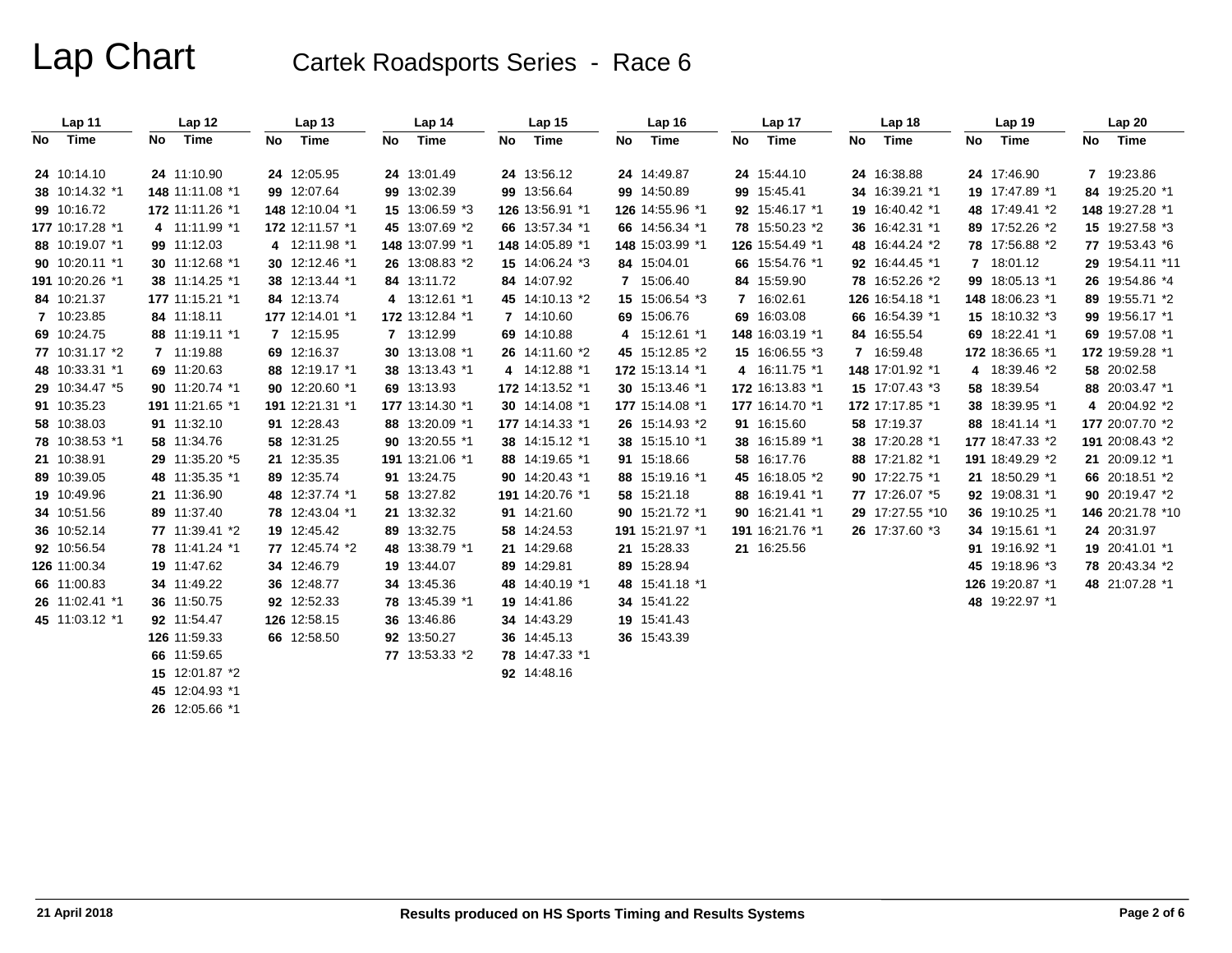| Lap21                            | Lap 22          | Lap23                         | Lap 24          | Lap25           | Lap 26          | Lap 27          | Lap 28          | Lap 29          | Lap 30          |
|----------------------------------|-----------------|-------------------------------|-----------------|-----------------|-----------------|-----------------|-----------------|-----------------|-----------------|
| Time<br>No                       | Time<br>No      | No<br>Time                    | No<br>Time      | No<br>Time      | No<br>Time      | No<br>Time      | No<br>Time      | No<br>Time      | No Time         |
| 7 21:08.24                       | 24 22:56.87     | 24 24:18.46                   | 7 26:00.71      | 7 26:57.27      | 7 27:53.40      | 99 28:52.77     | 99 29:47.56     | 99 30:41.99     | 99 31:36.62     |
| 15 21:09.23 *3                   | 19 22:58.45 *1  | 19 24:21.81 *1                | 29 26:01.85 *10 | 99 26:58.66     | 99 27:53.51     | 7 28:53.51      | 7 29:49.58      | 29 30:45.29 *10 | 29 31:40.68 *10 |
| 77 21:17.87 *6                   | 78 23:00.22 *2  | 78 24:23.60 *2                | 99 26:02.55     | 29 26:59.26 *10 | 29 27:55.71 *10 | 29 28:53.52 *10 | 29 29:49.94 *10 | 45 30:45.93 *4  | 7 31:41.94      |
| 29 21:18.79 *11                  | 38 23:02.25 *2  | 38 24:24.37 *2                | 69 26:05.52     | 69 27:01.23     | 69 27:56.72     | 77 28:53.79 *6  | 69 29:53.99     | 7 30:46.07      | 78 31:42.32 *2  |
| 26 21:19.46 *4                   | 148 23:10.01 *1 | 148 24:26.34 *1               | 89 26:06.14 *1  | 89 27:03.89 *1  | 148 27:57.05 *2 | 172 28:53.92 *2 | 172 29:55.98 *2 | 69 30:49.66     | 69 31:45.03     |
| 89 21:20.22 *2                   | 48 23:55.81 *2  | 58 24:26.89 *1                | 48 26:08.27 *2  | 21 27:08.86     | 89 28:02.37 *1  | 69 28:54.57     | 89 30:01.72 *1  | 172 30:57.17 *2 | 45 31:48.15 *4  |
| 99 21:20.72 *1                   | 7 24:01.52      | 88 24:29.46 *2                | 21 26:09.16     | 84 27:10.77     | 21 28:06.85     | 148 29:00.76 *2 | 84 30:02.03     | 84 30:58.59     | 84 31:53.75     |
| 69 21:21.94 *1                   | 15 24:03.29 *2  | 7 25:03.39                    | 4 26:10.64 *1   | 4 27:10.82 *1   | 84 28:07.44     | 89 29:01.07 *1  | 21 30:02.36     | 21 31:00.29     | 172 31:56.99 *2 |
| 38 21:22.51 *2                   | 77 24:05.54 *5  | 29 25:04.45 *10               | 84 26:12.50     | 92 27:11.73 *1  | 4 28:10.30 *1   | 84 29:03.67     | 77 30:03.07 *6  | 148 31:01.75 *2 | 21 31:57.47     |
| 172 21:23.59 *1                  | 29 24:05.65 *10 | 48 25:04.69 *2                | 92 26:12.52 *1  | 48 27:11.84 *2  | 92 28:10.48 *1  | 21 29:04.86     | 148 30:03.39 *2 | 89 31:01.94 *1  | 148 31:59.40 *2 |
| 4 21:25.85 *2                    | 26 24:05.81 *3  | 99 25:05.29                   | 26 26:12.92 *3  | 91 27:12.24 *1  | 91 28:12.84 *1  | 92 29:09.89 *1  | 92 30:07.99 *1  | 92 31:06.48 *1  | 89 32:01.27 *1  |
| 177 21:30.09 *2                  | 89 24:06.19 *1  | 69 25:06.95                   | 34 26:13.07 *1  | 34 27:12.33 *1  | 48 28:13.49 *2  | 4 29:10.04 *1   | 91 30:08.87 *1  | 91 31:07.09 *1  | 92 32:04.37 *1  |
| 191 21:30.60 *2                  | 99 24:06.43     | 89 25:07.96 *1                | 91 26:13.40 *1  | 66 27:15.78 *1  | 34 28:13.66 *1  | 91 29:10.90 *1  | 4 30:09.26 *1   | 4 31:09.61 *1   | 91 32:04.41 *1  |
| 21 21:31.43 *1                   | 69 24:06.80     | 4 25:10.03 *1                 | 36 26:15.77 *1  | 126 27:16.74 *1 | 66 28:14.56 *1  | 66 29:13.70 *1  | 66 30:12.00 *1  | 66 31:10.48 *1  | 4 32:08.15 *1   |
| 92 21:32.05 *2                   | 4 24:08.86 *1   | 26 25:10.19 *3                | 66 26:16.59 *1  | 26 27:16.75 *3  | 126 28:15.41 *1 | 126 29:14.88 *1 | 126 30:13.24 *1 | 34 31:11.08 *1  | 34 32:08.56 *1  |
| 36 21:32.69 *2                   | 177 24:10.67 *1 | 21 25:10.30                   | 126 26:16.92 *1 | 36 27:17.51 *1  | 36 28:20.24 *1  | 34 29:15.58 *1  | 34 30:13.25 *1  | 126 31:12.07 *1 | 66 32:08.61 *1  |
| 34 21:33.36 *2                   | 191 24:11.58 *1 | 92 25:12.92 *1                | 191 26:20.23 *1 | 191 27:22.87 *1 | 26 28:21.83 *3  | 48 29:16.52 *2  | 48 30:17.56 *2  | 77 31:13.59 *6  | 126 32:10.32 *1 |
| 91 21:34.00 *2                   | 21 24:11.78     | 34 25:13.66 *1                | 90 26:20.26 *1  | 90 27:23.09 *1  | 146 28:24.49 *9 | 36 29:20.23 *1  | 36 30:19.89 *1  | 48 31:18.25 *2  | 58 32:19.81     |
| 45 21:34.83 *4                   | 92 24:12.00 *1  | 91 25:14.31 *1                | 146 26:20.31 *9 | 146 27:24.01 *9 | 90 28:24.55 *1  | 26 29:23.47 *3  | 58 30:23.95     | 36 31:19.74 *1  | 48 32:20.05 *2  |
| 126 21:37.27 *2                  | 36 24:13.06 *1  | 84 25:14.50                   | 177 26:20.75 *1 | 38 27:28.15 *1  | 191 28:26.21 *1 | 146 29:24.12 *9 | 146 30:24.15 *9 | 58 31:20.74     | 36 32:20.51 *1  |
| 84 21:37.97 *1                   | 34 24:13.58 *1  | 36 25:14.73 *1                | 38 26:26.89 *1  | 58 27:28.55     | 58 28:28.33     | 90 29:25.67 *1  | 26 30:25.89 *3  | 146 31:22.98 *9 | 77 32:21.28 *6  |
| 66 21:38.44 *2                   | 91 24:13.94 *1  | 126 25:17.79 *1               | 58 26:27.88     | 19 27:29.63     | 38 28:28.63 *1  | 58 29:26.24     | 90 30:26.10 *1  | 90 31:25.47 *1  | 146 32:22.14 *9 |
| 90 21:39.26 *2                   | 45 24:16.57 *3  | 66 25:17.97 *1                | 19 26:30.10     | 88 27:30.93 *1  | 19 28:30.30     | 191 29:26.75 *1 | 191 30:27.48 *1 | 26 31:27.65 *3  | 90 32:25.51 *1  |
| 146 21:41.14 *10                 | 126 24:16.64 *1 | 191 25:17.97 *1               | 78 26:30.75 *1  | 78 27:33.38 *1  | 88 28:31.73 *1  | 38 29:29.74 *1  | 38 30:30.13 *1  | 191 31:28.14 *1 | 38 32:27.96 *1  |
| 24 21:41.56                      | 84 24:16.84     | 146 25:19.30 *9               | 88 26:31.36 *1  | 45 27:35.56 *3  | 78 28:35.42 *1  | 19 29:29.77     | 19 30:30.46     | 38 31:28.74 *1  | 19 32:28.41     |
| 19 21:48.26 *1                   | 66 24:17.36 *1  | 90 25:19.97 *1                | 45 26:32.05 *3  | 77 27:43.00 *5  | 45 28:39.27 *3  | 88 29:31.36 *1  | 88 30:30.77 *1  | 19 31:30.50     | 26 32:30.23 *3  |
| 78 21:48.92 *2                   | 90 24:18.07 *1  | 177 25:20.33 *1               | 77 26:32.12 *5  | 172 27:48.69 *1 |                 | 78 29:37.73 *1  | 78 30:39.74 *1  | 88 31:32.07 *1  | 191 32:30.94 *1 |
| 148 21:59.14 *1                  | 146 24:18.33 *9 | 77 25:20.50 *5                | 172 26:44.85 *1 |                 |                 | 45 29:42.53 *3  |                 |                 | 88 32:31.03 *1  |
| 15 22:39.89 *2<br>77 22:41.24 *5 |                 | 45 25:21.49 *3                |                 |                 |                 |                 |                 |                 |                 |
| 29 22:41.87 *10                  |                 | 19 25:21.93<br>38 25:25.43 *1 |                 |                 |                 |                 |                 |                 |                 |
| 26 22:42.31 *3                   |                 | 78 25:25.90 *1                |                 |                 |                 |                 |                 |                 |                 |
| 89 22:42.73 *1                   |                 | 58 25:28.08                   |                 |                 |                 |                 |                 |                 |                 |
| 99 22:43.14                      |                 | 148 25:28.87                  |                 |                 |                 |                 |                 |                 |                 |
| 69 22:43.82                      |                 | 88 25:29.78 *1                |                 |                 |                 |                 |                 |                 |                 |
| 172 22:45.20                     |                 | 172 25:37.51 *1               |                 |                 |                 |                 |                 |                 |                 |
| 58 22:45.90                      |                 |                               |                 |                 |                 |                 |                 |                 |                 |
| 4 22:45.95 *1                    |                 |                               |                 |                 |                 |                 |                 |                 |                 |
| 177 22:47.06 *1                  |                 |                               |                 |                 |                 |                 |                 |                 |                 |
| 191 22:47.93 *1                  |                 |                               |                 |                 |                 |                 |                 |                 |                 |
| 21 22:48.47                      |                 |                               |                 |                 |                 |                 |                 |                 |                 |
|                                  |                 |                               |                 |                 |                 |                 |                 |                 |                 |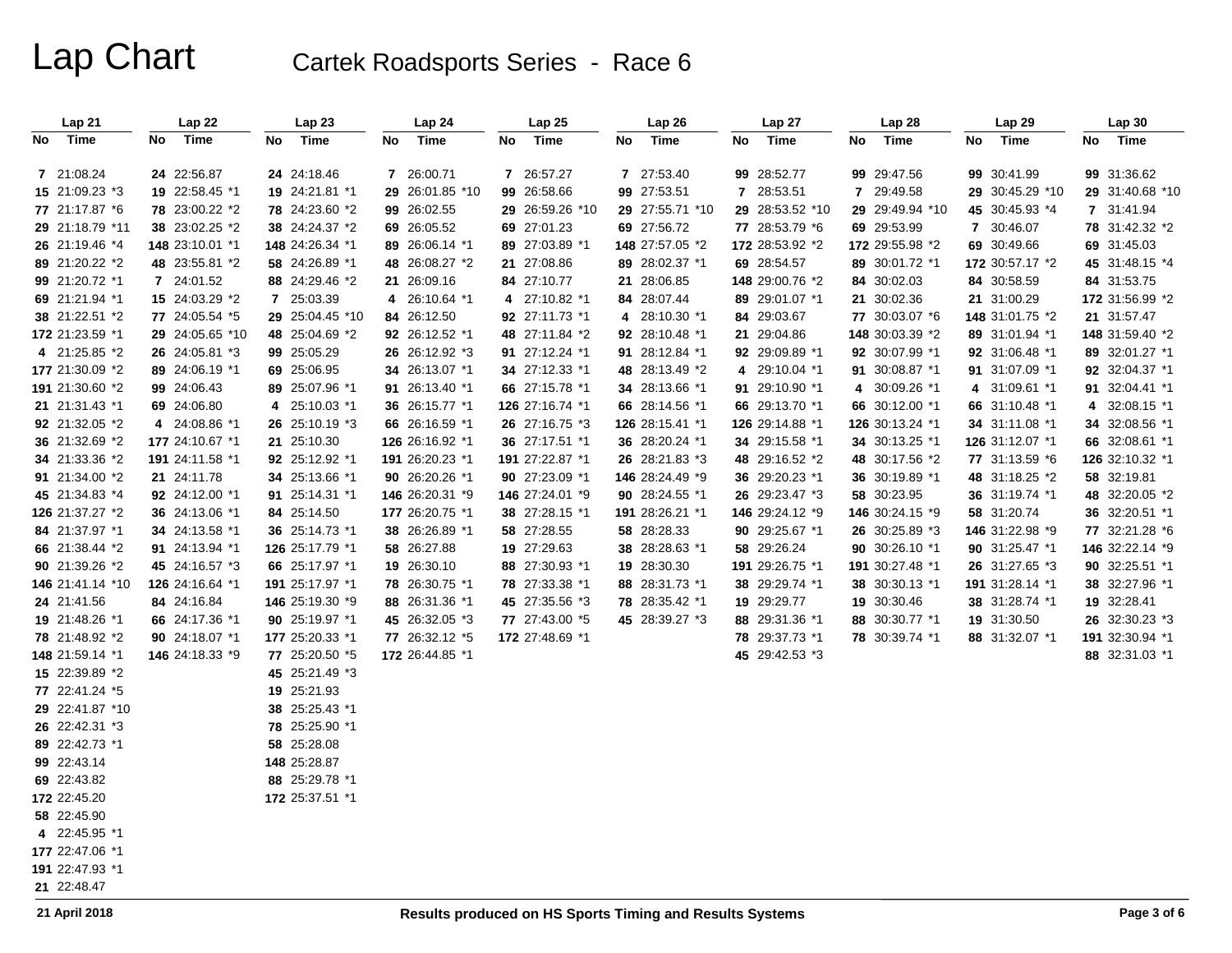22:49.03 \*1 22:49.56 \*1 22:49.76 \*1 22:50.42 \*1 22:50.89 \*1 22:52.96 \*3 22:53.24 \*1 22:54.73 22:55.09 \*1

 22:55.83 \*1 22:56.41 \*9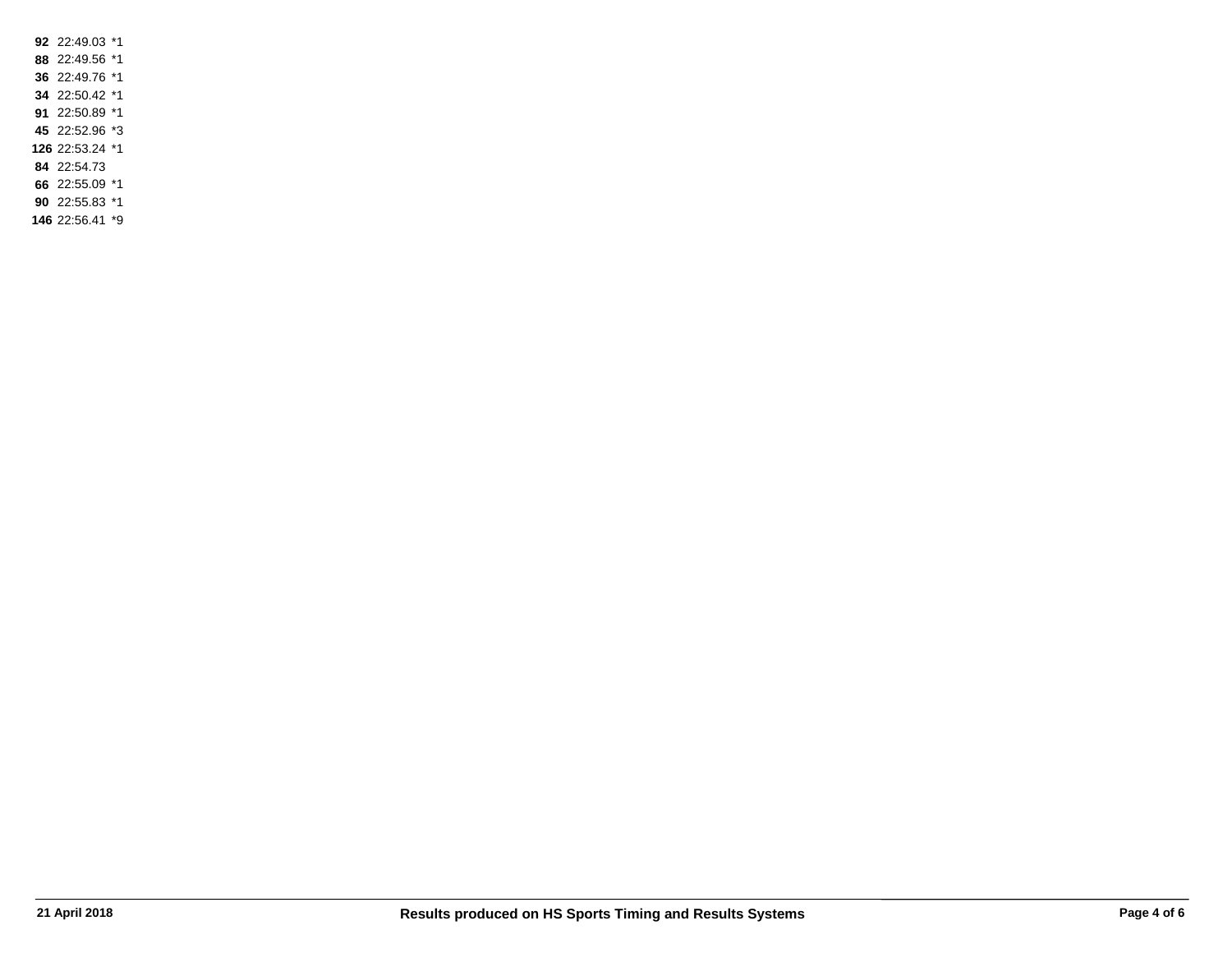|      | Lap31           |    | Lap <sub>32</sub> |              | Lap33           |    | Lap 34           |    | Lap <sub>35</sub> |    | Lap 36           |    | Lap 37           |    | Lap 38          |    | Lap39           |    | Lap40           |
|------|-----------------|----|-------------------|--------------|-----------------|----|------------------|----|-------------------|----|------------------|----|------------------|----|-----------------|----|-----------------|----|-----------------|
| No l | Time            | No | Time              | No.          | Time            | No | Time             | No | Time              | No | Time             | No | Time             | No | Time            | No | Time            | No | Time            |
|      | 99 32:31.89     |    | 99 33:28.36       |              | 99 34:23.55     |    | 99 35:19.10      |    | 99 36:14.87       |    | 99 37:10.56      |    | 99 38:06.73      |    | 99 39:02.54     |    | 99 39:58.34     |    | 99 40:53.84     |
|      | 29 32:35.62 *10 |    | 88 33:30.50 *2    |              | 48 34:23.80 *3  |    | 146 35:21.03 *10 |    | 146 36:20.17 *10  |    | 146 37:20.35 *10 |    | 69 38:15.65      |    | 77 39:10.80 *8  | 4  | 39:58.55 *2     |    | 172 40:54.09 *3 |
|      | 7 32:37.22      |    | 77 33:31.46 *7    |              | 90 34:24.29 *2  |    | 19 35:22.68 *1   |    | 19 36:21.01 *1    |    | 69 37:20.50      |    | 146 38:20.15 *10 |    | 69 39:11.10     |    | 126 39:58.84 *2 |    | 4 40:58.35 *2   |
|      | 69 32:40.48     |    | 26 33:33.07 *4    |              | 19 34:24.35 *1  |    | 36 35:22.91 *2   |    | 36 36:23.10 *2    |    | 38 37:24.88 *2   |    | 7 38:21.30       |    | 7 39:16.79      |    | 78 39:59.87 *3  |    | 126 40:58.52 *2 |
|      | 78 32:44.25 *2  |    | 191 33:33.09 *2   |              | 38 34:26.73 *2  |    | 48 35:24.61 *3   |    | 38 36:24.32 *2    |    | 7 37:25.17       |    | 84 38:22.39      |    | 84 39:17.67     | 69 | 40:06.21        |    | 78 41:01.20 *3  |
|      | 84 32:48.99     |    | 7 33:34.53        |              | 88 34:29.05 *2  |    | 90 35:24.98 *2   |    | 69 36:24.76       |    | 36 37:25.37 *2   |    | 38 38:24.80 *2   |    | 38 39:23.88 *2  | 7  | 40:12.58        |    | 69 41:01.60     |
|      | 45 32:50.43 *4  |    | 69 33:35.75       | $\mathbf{7}$ | 34:32.18        |    | 38 35:25.15 *2   |    | 7 36:25.25        |    | 84 37:25.52      |    | 88 38:26.97 *2   |    | 88 39:26.48 *2  |    | 84 40:13.52     |    | 7 41:07.75      |
|      | 21 32:54.45     |    | 84 33:43.94       |              | 69 34:32.71     | 7  | 35:27.98         |    | 90 36:26.15 *2    |    | 90 37:26.91 *2   |    | 90 38:27.75 *2   |    | 90 39:27.08 *2  |    | 77 40:17.15 *8  |    | 84 41:08.86     |
|      | 148 32:57.01 *2 |    | 78 33:45.82 *2    |              | 26 34:35.20 *4  |    | 69 35:28.10      |    | 88 36:27.67 *2    |    | 88 37:27.06 *2   |    | 36 38:29.21 *2   |    | 48 39:30.82 *3  |    | 38 40:22.64 *2  |    | 38 41:21.93 *2  |
|      | 172 32:57.02 *2 |    | 21 33:51.88       |              | 191 34:35.50 *2 |    | 88 35:28.25 *2   |    | 48 36:27.92 *3    |    | 48 37:29.12 *3   |    | 48 38:29.54 *3   |    | 36 39:32.52 *2  |    | 88 40:25.63 *2  |    | 77 41:22.33 *8  |
|      | 89 32:59.17 *1  |    | 45 33:53.03 *4    |              | 84 34:38.75     |    | 84 35:34.61      |    | 84 36:29.74       |    | 191 37:39.25 *2  |    | 21 38:38.22      |    | 21 39:35.46     |    | 90 40:26.31 *2  |    | 88 41:24.85 *2  |
|      | 92 33:01.98 *1  |    | 148 33:54.53 *2   |              | 77 34:39.02 *7  |    | 191 35:37.69 *2  |    | 191 36:38.77 *2   |    | 26 37:40.66 *4   |    | 191 38:40.13 *2  |    | 191 39:40.68 *2 |    | 48 40:31.86 *3  |    | 90 41:26.24 *2  |
|      | 91 33:01.98 *1  |    | 172 33:56.39 *2   |              | 78 34:47.12 *2  |    | 26 35:37.74 *4   |    | 26 36:39.48 *4    |    | 21 37:40.75      |    | 26 38:41.94 *4   |    | 26 39:43.27 *4  |    | 36 40:33.79 *2  |    | 21 41:32.42     |
|      | 34 33:06.62 *1  |    | 89 33:57.10 *1    |              | 21 34:49.18     |    | 77 35:45.45 *7   |    | 21 36:43.87       |    | 91 37:49.18 *1   |    | 91 38:46.92 *1   |    | 89 39:44.77 *1  |    | 21 40:33.93     |    | 48 41:33.27 *3  |
|      | 4 33:07.43 *1   |    | 91 33:59.49 *1    |              | 148 34:52.98 *2 |    | 21 35:46.45      |    | 148 36:50.47 *2   |    | 89 37:49.65 *1   |    | 89 38:47.14 *1   |    | 91 39:45.33 *1  |    | 191 40:41.21 *2 |    | 36 41:37.20 *2  |
|      | 66 33:07.87 *1  |    | 92 33:59.79 *1    |              | 45 34:54.64 *4  |    | 78 35:48.36 *2   |    | 89 36:50.90 *1    |    | 92 37:52.15 *1   |    | 92 38:49.69 *1   |    | 92 39:47.42 *1  |    | 89 40:42.44 *1  |    | 89 41:39.28 *1  |
|      | 126 33:08.45 *1 |    | 34 34:03.92 *1    |              | 89 34:55.09 *1  |    | 148 35:52.61 *2  |    | 91 36:51.10 *1    |    | 148 37:53.79 *2  |    | 34 38:52.08 *1   |    | 34 39:49.29 *1  |    | 91 40:43.71 *1  |    | 91 41:42.70 *1  |
|      | 58 33:16.90     |    | 4 34:05.92 *1     |              | 91 34:56.29 *1  |    | 89 35:53.21 *1   |    | 78 36:51.24 *2    |    | 78 37:53.90 *2   |    | 148 38:52.87 *2  |    | 148 39:49.53 *2 |    | 92 40:45.16 *1  |    | 92 41:43.01 *1  |
|      | 36 33:20.33 *1  |    | 66 34:06.31 *1    |              | 172 34:56.45 *2 |    | 91 35:53.63 *1   |    | 92 36:54.08 *1    |    | 34 37:54.26 *1   |    | 172 38:55.46 *2  |    | 58 39:54.63     |    | 26 40:45.64 *4  |    | 191 41:43.23 *2 |
|      | 146 33:22.05 *9 |    | 126 34:06.77 *1   |              | 92 34:57.89 *1  |    | 92 35:56.22 *1   |    | 77 36:54.70 *7    |    | 172 37:55.59 *2  |    | 78 38:56.56 *2   |    | 172 39:55.16 *2 |    | 34 40:46.19 *1  |    | 34 41:44.11 *1  |
|      | 48 33:22.73 *2  |    | 58 34:13.68       |              | 34 35:01.50 *1  |    | 172 35:56.97 *2  |    | 172 36:55.96 *2   |    | 4 38:00.80 *1    |    | 58 38:57.64      |    |                 |    | 148 40:46.34 *2 |    | 148 41:44.57 *2 |
|      | 90 33:25.00 *1  |    | 36 34:20.11 *1    |              | 4 35:04.29 *1   |    | 34 35:58.96 *1   |    | 34 36:56.14 *1    |    | 58 38:00.84      |    | 4 38:59.70 *1    |    |                 |    | 58 40:51.91     |    | 26 41:48.15 *4  |
|      | 19 33:26.16     |    | 146 34:21.30 *9   |              | 66 35:04.86 *1  |    | 4 36:03.12 *1    |    | 4 37:02.05 *1     |    | 126 38:01.99 *1  |    | 126 39:00.47 *1  |    |                 |    |                 |    |                 |
|      | 38 33:27.31 *1  |    |                   |              | 126 35:05.40 *1 |    | 66 36:03.71 *1   |    | 126 37:02.66 *1   |    | 77 38:03.54 *7   |    |                  |    |                 |    |                 |    |                 |
|      |                 |    |                   |              | 58 35:10.50     |    | 126 36:03.93 *1  |    | 58 37:03.93       |    |                  |    |                  |    |                 |    |                 |    |                 |
|      |                 |    |                   |              |                 |    | 58 36:06.96      |    |                   |    |                  |    |                  |    |                 |    |                 |    |                 |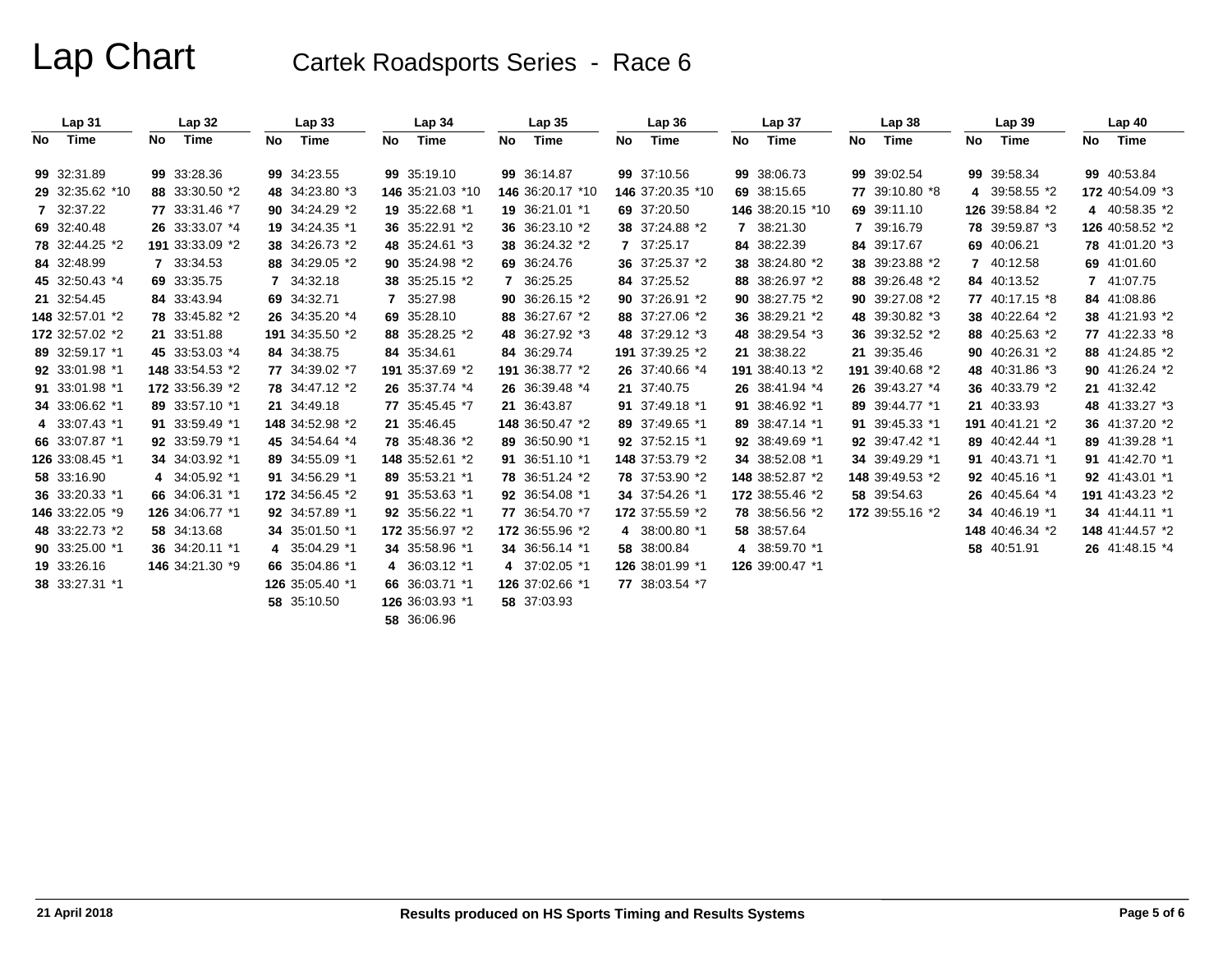|    | Lap <sub>41</sub> |    | Lap <sub>42</sub> |    | Lap43           |    | Lap <sub>44</sub> |    | Lap <sub>45</sub> |     | Lap46 |    | Lap <sub>47</sub> |     | Lap48 |     | Lap49 |     | Lap <sub>50</sub> |
|----|-------------------|----|-------------------|----|-----------------|----|-------------------|----|-------------------|-----|-------|----|-------------------|-----|-------|-----|-------|-----|-------------------|
| No | Time              | No | Time              | No | Time            | No | Time              | No | Time              | No. | Time  | No | Time              | No. | Time  | No. | Time  | No. | Time              |
|    | 99 41:49.03       |    | 99 42:44.10       |    | 99 43:39.54     |    | 99 44:34.84       |    | 99 45:29.44       |     |       |    |                   |     |       |     |       |     |                   |
|    | 58 41:49.29 *1    |    | 191 42:44.85 *3   |    | 91 43:40.28 *2  |    | 48 44:35.73 *4    |    | 89 45:30.73 *2    |     |       |    |                   |     |       |     |       |     |                   |
|    | 172 41:53.55 *3   |    | 58 42:46.83 *1    |    | 36 43:43.40 *3  |    | 92 44:36.37 *2    |    | 92 45:34.13 *2    |     |       |    |                   |     |       |     |       |     |                   |
|    | 126 41:57.23 *2   |    | 26 42:50.22 *5    |    | 148 43:43.43 *3 |    | 34 44:37.66 *2    |    | 90 45:35.54 *3    |     |       |    |                   |     |       |     |       |     |                   |
|    | 69 41:57.77       |    | 172 42:52.98 *3   |    | 58 43:43.54 *1  |    | 91 44:38.04 *2    |    | 34 45:35.60 *2    |     |       |    |                   |     |       |     |       |     |                   |
|    | 4 41:58.37 *2     |    | 69 42:53.57       |    | 191 43:45.31 *3 |    | 77 44:39.92 *9    |    | 91 45:36.66 *2    |     |       |    |                   |     |       |     |       |     |                   |
|    | 78 42:03.08 *3    |    | 126 42:56.59 *2   |    | 69 43:49.04     |    | 58 44:41.02 *1    |    | 48 45:36.69 *4    |     |       |    |                   |     |       |     |       |     |                   |
|    | 7 42:03.09        |    | 7 42:58.28        |    | 26 43:52.11 *5  |    | 148 44:41.10 *3   |    | 58 45:38.49 *1    |     |       |    |                   |     |       |     |       |     |                   |
|    | 84 42:03.74       |    | 84 42:58.77       |    | 172 43:52.36 *3 |    | 69 44:45.33       |    | 148 45:39.35 *3   |     |       |    |                   |     |       |     |       |     |                   |
|    | 38 42:21.18 *2    |    | 4 43:00.80 *2     |    | 84 43:54.45     |    | 191 44:45.71 *3   |    | 69 45:40.39       |     |       |    |                   |     |       |     |       |     |                   |
|    | 88 42:24.09 *2    |    | 78 43:04.82 *3    |    | 7 43:54.95      |    | 36 44:47.40 *3    |    | 77 45:44.86 *9    |     |       |    |                   |     |       |     |       |     |                   |
|    | 77 42:27.64 *8    |    | 38 43:20.14 *2    |    | 126 43:56.32 *2 |    | 84 44:49.99       |    | 84 45:45.06       |     |       |    |                   |     |       |     |       |     |                   |
|    | 90 42:28.04 *2    |    | 88 43:23.62 *2    |    | 4 44:01.38 *2   |    | 7 44:50.62        |    | 7 45:46.22        |     |       |    |                   |     |       |     |       |     |                   |
|    | 21 42:29.52       |    | 21 43:26.53       |    | 78 44:06.15 *3  |    | 172 44:52.46 *3   |    | 191 45:47.21 *3   |     |       |    |                   |     |       |     |       |     |                   |
|    | 48 42:34.13 *3    |    | 90 43:29.96 *2    |    | 38 44:19.06 *2  |    | 26 44:54.97 *5    |    | 36 45:49.78 *3    |     |       |    |                   |     |       |     |       |     |                   |
|    | 89 42:37.31 *1    |    | 77 43:33.16 *8    |    | 88 44:23.14 *2  |    | 126 44:55.20 *2   |    | 172 45:51.74 *3   |     |       |    |                   |     |       |     |       |     |                   |
|    | 36 42:39.33 *2    |    | 89 43:34.80 *1    |    | 21 44:23.69     |    | 4 45:00.27 *2     |    | 126 45:54.13 *2   |     |       |    |                   |     |       |     |       |     |                   |
|    | 92 42:40.78 *1    |    | 48 43:35.17 *3    |    | 90 44:31.76 *2  |    | 78 45:07.59 *3    |    | 26 45:56.95 *5    |     |       |    |                   |     |       |     |       |     |                   |
|    | 91 42:41.48 *1    |    | 92 43:38.47 *1    |    | 89 44:32.33 *1  |    | 38 45:18.07 *2    |    | 4 45:59.07 *2     |     |       |    |                   |     |       |     |       |     |                   |
|    | 34 42:41.81 *1    |    | 34 43:39.30 *1    |    |                 |    | 21 45:20.87       |    | 78 46:08.78 *3    |     |       |    |                   |     |       |     |       |     |                   |
|    | 148 42:43.67 *2   |    |                   |    |                 |    | 88 45:23.19 *2    |    | 38 46:17.47 *2    |     |       |    |                   |     |       |     |       |     |                   |
|    |                   |    |                   |    |                 |    |                   |    | 21 46:18.11       |     |       |    |                   |     |       |     |       |     |                   |
|    |                   |    |                   |    |                 |    |                   |    | 88 46:23.53 *2    |     |       |    |                   |     |       |     |       |     |                   |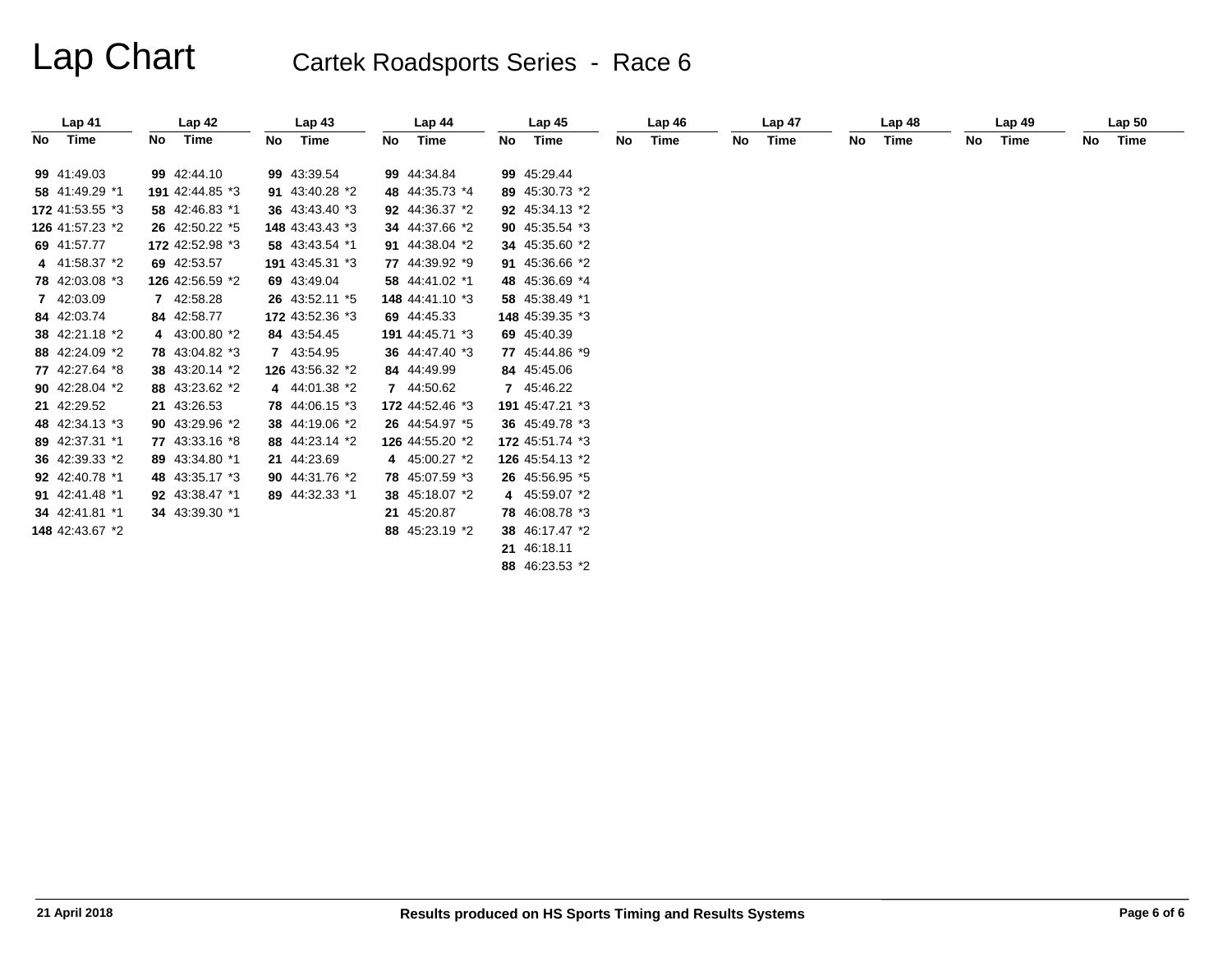### **Cartek Roadsports Series**

### **LAP TIMES - Race 6**

| 4                       |              | <b>Peter HIGTON</b>     |                |                |                         |                         |                            |                         |                         |                          |         |
|-------------------------|--------------|-------------------------|----------------|----------------|-------------------------|-------------------------|----------------------------|-------------------------|-------------------------|--------------------------|---------|
|                         | Lap          | $\blacktriangleleft$    | $\overline{2}$ | $\mathbf{3}$   | 4                       | $5\phantom{a}$          | 6                          | $\overline{7}$          | 8                       | 9                        | 10      |
|                         | $\mathbf 1$  | 1:04.71                 | 58.94          | 1:00.08        | 59.34                   | 1:03.54                 | 1:00.68                    | 59.23                   | 1:00.52                 | 59.09                    | 59.35   |
|                         | 11           | 1:00.61                 | 59.99          | 1:00.63        | 1:00.27                 | 59.73                   | 59.14                      | 2:27.71                 | 1:25.46                 | 1:20.93                  | 1:20.10 |
|                         | 21           | 1:22.91                 | 1:01.17        | 1:00.61        | 1:00.18                 | 59.48                   | 59.74                      | 59.22                   | 1:00.35                 | 58.54                    | 59.28   |
|                         | 31           | 58.49                   | 58.37          | 58.83          | 58.93                   | 58.75                   | 58.90                      | 58.85                   | 59.80                   | 1:00.02                  | 1:02.43 |
|                         | 41           | 1:00.58                 | 58.89          | 58.80          |                         |                         |                            |                         |                         |                          |         |
| $\overline{\mathbf{z}}$ |              | <b>Andy EBDON</b>       |                |                |                         |                         |                            |                         |                         |                          |         |
|                         | Lap          | $\mathbf{1}$            | $\overline{2}$ | $\mathbf{3}$   | $\overline{\mathbf{4}}$ | $\overline{\mathbf{5}}$ | 6                          | $\overline{7}$          | 8                       | 9                        | 10      |
|                         | $\mathbf{1}$ | 1:00.18                 | 55.92          | 56.50          | 56.39                   | 56.51                   | 56.71                      | 56.18                   | 55.47                   | 55.26                    | 55.52   |
|                         | 11           | 55.31                   | 56.03          | 56.07          | 57.04                   | 57.61                   | 55.80                      | 56.21                   | 56.87                   | 1:01.64                  | 1:22.74 |
|                         | 21           | 1:44.38                 | 2:53.28        | 1:01.87        | 57.32                   | 56.56                   | 56.13                      | 1:00.11                 | 56.07                   | 56.49                    | 55.87   |
|                         | 31           | 55.28                   | 57.31          | 57.65          | 55.80                   | 57.27                   | 59.92                      | 56.13                   | 55.49                   | 55.79                    | 55.17   |
|                         | 41           | 55.34                   | 55.19          | 56.67          | 55.67                   | 55.60                   |                            |                         |                         |                          |         |
| 15                      |              | <b>Gavin ALDWORTH</b>   |                |                |                         |                         |                            |                         |                         |                          |         |
|                         | Lap          | $\blacktriangleleft$    | $\overline{2}$ | $\mathbf{3}$   | 4                       | $5\phantom{a}$          | 6                          | $\mathbf{7}$            | 8                       | 9                        | 10      |
|                         | 1            | 1:04.96                 | 59.14          | 1:00.21        | 59.22                   | 59.50                   | 59.37                      | 59.39                   | 59.05                   | 59.84                    | 2:55.04 |
|                         | 11           | 1:04.72                 | 59.65          | 1:00.30        | 1:00.01                 | 1:00.88                 | 1:02.89                    | 1:17.26                 | 1:41.65                 | 1:30.66                  | 1:23.40 |
| 16                      |              | <b>Balginder SINGH</b>  |                |                |                         |                         |                            |                         |                         |                          |         |
|                         | Lap          | $\mathbf{1}$            | $\mathbf{2}$   | 3              | 4                       | 5                       | 6                          | $\mathbf{7}$            | 8                       | 9                        | 10      |
|                         | 1            | 1:26.91                 |                |                |                         |                         |                            |                         |                         |                          |         |
| 19                      |              | <b>Callum NOBLE</b>     |                |                |                         |                         |                            |                         |                         |                          |         |
|                         | Lap          | 1.                      | $\mathbf{2}$   | $\mathbf{3}$   | 4                       | $5\phantom{a}$          | 6                          | $\overline{\mathbf{7}}$ | 8                       | 9                        | 10      |
|                         | $\mathbf{1}$ | 1:03.58                 | 58.32          | 57.50          | 58.04                   | 57.95                   | 58.94                      | 58.41                   | 58.32                   | 58.20                    | 58.07   |
|                         | 11           | 57.67                   | 57.66          | 57.80          | 58.65                   | 57.79                   | 59.57                      | 58.99                   | 1:07.47                 | 2:53.12                  | 1:07.25 |
|                         | 21           | 1:10.19                 | 1:23.36        | 1:00.12        | 1:08.17                 | 59.53                   | 1:00.67                    | 59.47                   | 1:00.69                 | 1:00.04                  | 57.91   |
|                         | 31           | 57.75                   | 58.19          | 58.33          | 58.33                   |                         |                            |                         |                         |                          |         |
| 21                      |              | <b>Josh JOHNSON</b>     |                |                |                         |                         |                            |                         |                         |                          |         |
|                         | Lap          | $\blacktriangleleft$    | $\mathbf{2}$   | $\mathbf{3}$   | 4                       | $5\phantom{.0}$         | $6\phantom{1}$             | $\overline{7}$          | 8                       | $\overline{9}$           | 10      |
|                         | 1            | 1:01.46                 | 57.08          | 56.76          | 56.63                   | 57.40                   | 58.02                      | 57.78                   | 57.15                   | 57.36                    | 57.88   |
|                         | 11           | 56.98                   | 57.99          | 58.45          | 56.97                   | 57.36                   | 58.65                      | 57.23                   | 2:24.73                 | 1:18.83                  | 1:22.31 |
|                         | 21           | 1:17.04                 | 1:23.31        | 58.52          | 58.86                   | 59.70                   | 57.99                      | 58.01                   | 57.50                   | 57.93                    | 57.18   |
|                         | 31           | 56.98                   | 57.43          | 57.30          | 57.27                   | 57.42                   | 56.88                      | 57.47                   | 57.24                   | 58.47                    | 58.49   |
|                         | 41           | 57.10                   | 57.01          | 57.16          | 57.18                   | 57.24                   |                            |                         |                         |                          |         |
| 24                      |              | <b>Lakhvinder KHERA</b> |                |                |                         |                         |                            |                         |                         |                          |         |
|                         | Lap          | $\blacktriangleleft$    | 2 <sup>1</sup> | 3 <sup>1</sup> | 4                       | 5 <sup>5</sup>          | $\overline{\phantom{a}}$ 6 | $\overline{7}$          | $\overline{\mathbf{8}}$ | $\overline{\phantom{a}}$ | 10      |
|                         | 1            | 59.41                   | 56.45          | 55.96          | 55.60                   | 55.35                   | 55.58                      | 54.47                   | 54.61                   | 54.99                    | 54.71   |
|                         | 11           | 54.87                   | 56.80          | 55.05          | 55.54                   | 54.63                   | 53.75                      | 54.23                   | 54.78                   | 1:08.02                  | 2:45.07 |
|                         | 21           | 1:09.59                 | 1:15.31        | 1:21.59        |                         |                         |                            |                         |                         |                          |         |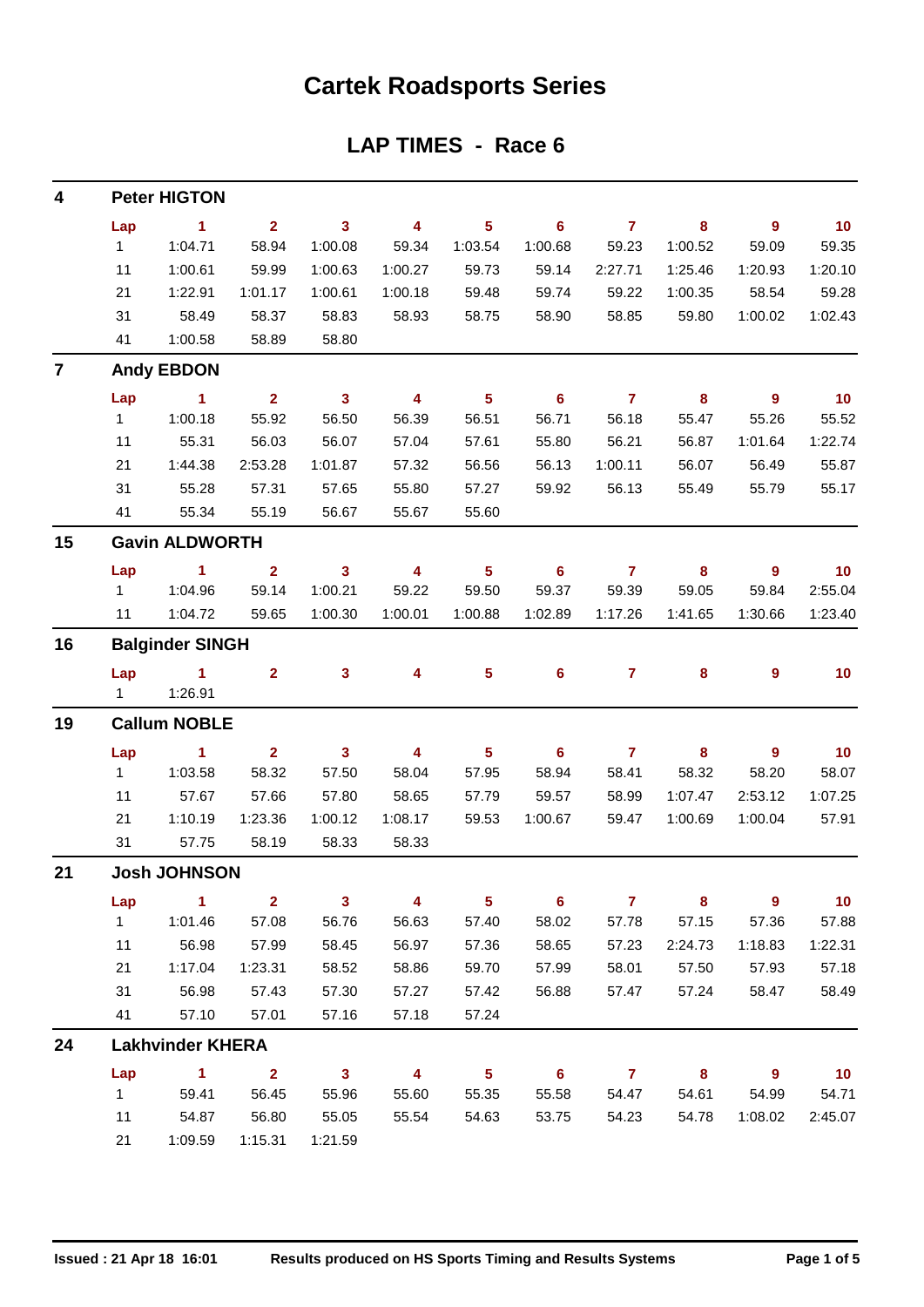| 26 |                | <b>Ivor MAIRS</b>       |                |                         |                         |                            |                            |                |                         |                |                 |
|----|----------------|-------------------------|----------------|-------------------------|-------------------------|----------------------------|----------------------------|----------------|-------------------------|----------------|-----------------|
|    | Lap            | $\sim$ 1                | $\mathbf{2}$   | $\overline{\mathbf{3}}$ | $\overline{\mathbf{4}}$ | 5 <sup>5</sup>             | $\overline{\phantom{0}}$ 6 | $\overline{7}$ | 8                       | 9              | 10              |
|    | 1              | 1:10.78                 | 1:07.67        | 1:03.64                 | 1:05.97                 | 1:04.72                    | 1:03.98                    | 1:03.91        | 1:03.06                 | 1:05.10        | 1:03.89         |
|    | 11             | 1:03.25                 | 1:03.17        | 1:02.77                 | 1:03.33                 | 2:22.67                    | 2:17.26                    | 1:24.60        | 1:22.85                 | 1:23.50        | 1:04.38         |
|    | 21             | 1:02.73                 | 1:03.83        | 1:05.08                 | 1:01.64                 | 1:02.42                    | 1:01.76                    | 1:02.58        | 1:02.84                 | 1:02.13        | 1:02.54         |
|    | 31             | 1:01.74                 | 1:01.18        | 1:01.28                 | 1:01.33                 | 1:02.37                    | 1:02.51                    | 1:02.07        | 1:01.89                 | 1:02.86        | 1:01.98         |
| 29 |                | <b>Matthew WEYMOUTH</b> |                |                         |                         |                            |                            |                |                         |                |                 |
|    | Lap            | $\sim$ 1                | $\overline{2}$ | $\mathbf{3}$            | $\overline{4}$          | $\overline{\phantom{0}}$ 5 | $\overline{\phantom{0}}$ 6 | $\mathbf{7}$   | 8                       | - 9            | $\overline{10}$ |
|    | $1 \quad$      | 58.93                   | 56.41          | 56.62                   | 56.52                   | 56.74                      | 5:45.70                    | 1:00.73        | 5:52.35                 | 2:26.56        | 1:24.68         |
|    | 11             | 1:23.08                 | 1:23.78        | 58.80                   | 57.40                   | 57.41                      | 56.45                      | 57.81          | 56.42                   | 55.35          | 55.39           |
|    | 21             | 54.94                   |                |                         |                         |                            |                            |                |                         |                |                 |
| 30 |                | <b>Will POWELL</b>      |                |                         |                         |                            |                            |                |                         |                |                 |
|    | Lap            | $\sim$ 1                | $\mathbf{2}$   | $\overline{\mathbf{3}}$ | $\overline{4}$          | 5 <sup>5</sup>             | 6                          | $\overline{7}$ | $\overline{\mathbf{8}}$ | - 9            | 10              |
|    | $1 \quad$      | 1:06.41                 | 1:00.08        | 59.35                   | 59.86                   | 1:00.58                    | 1:00.20                    | 59.69          | 59.78                   | 59.35          | 59.71           |
|    | 11             | 1:00.26                 | 59.78          | 1:00.62                 | 1:01.00                 | 59.38                      |                            |                |                         |                |                 |
| 34 |                | <b>Dan ROGERS</b>       |                |                         |                         |                            |                            |                |                         |                |                 |
|    | Lap            | $\sim$ 1                | 2 <sup>1</sup> | $\mathbf{3}$            | $\overline{\mathbf{4}}$ | $5\phantom{.0}$            | $6\overline{6}$            | $\overline{7}$ | 8                       | $\overline{9}$ | 10              |
|    | 1              | 1:03.09                 | 59.12          | 58.96                   | 58.27                   | 58.47                      | 58.59                      | 58.21          | 57.60                   | 58.25          | 58.05           |
|    | 11             | 58.13                   | 57.66          | 57.57                   | 58.57                   | 57.93                      | 57.93                      | 57.99          | 2:36.40                 | 2:17.75        | 1:17.06         |
|    | 21             | 1:23.16                 | 1:00.08        | 59.41                   | 59.26                   | 1:01.33                    | 1:01.92                    | 57.67          | 57.83                   | 57.48          | 58.06           |
|    | 31             | 57.30                   | 57.58          | 57.46                   | 57.18                   | 58.12                      | 57.82                      | 57.21          | 56.90                   | 57.92          | 57.70           |
|    | 41             | 57.49                   | 58.36          | 57.94                   |                         |                            |                            |                |                         |                |                 |
| 36 |                | <b>Sam McKEE</b>        |                |                         |                         |                            |                            |                |                         |                |                 |
|    | Lap            | $\sim$ 1                | $\overline{2}$ | $\mathbf{3}$            | $\overline{4}$          | $5\phantom{.0}$            | 6                          | $\overline{7}$ | 8                       | $\overline{9}$ | 10              |
|    |                | 1   1:03.34             | 1:00.11        | 58.63                   | 58.34                   | 58.11                      | 57.94                      | 58.10          | 57.86                   | 58.38          | 57.85           |
|    | 11             | 58.17                   | 58.61          | 58.02                   | 58.09                   | 58.27                      | 58.26                      | 58.92          | 2:27.94                 | 2:22.44        | 1:17.07         |
|    | 21             | 1:23.30                 | 1:01.67        | 1:01.04                 | 1:01.74                 | 1:02.73                    | 59.99                      | 59.66          | 59.85                   | 1:00.77        | 59.82           |
|    | 31             | 59.78                   | 1:02.80        | 1:00.19                 | 1:02.27                 | 1:03.84                    | 1:03.31                    | 1:01.27        | 1:03.41                 | 1:02.13        | 1:04.07         |
|    | 41             | 1:04.00                 | 1:02.38        |                         |                         |                            |                            |                |                         |                |                 |
| 38 |                | <b>Josh BROOKS</b>      |                |                         |                         |                            |                            |                |                         |                |                 |
|    | Lap            | $\blacksquare$ 1        | $\overline{2}$ | $\mathbf{3}$            | $\overline{\mathbf{4}}$ | 5 <sup>5</sup>             | $\overline{\phantom{0}}$ 6 | $\overline{7}$ | $\overline{\mathbf{8}}$ | 9              | 10              |
|    | $\mathbf{1}$   | 1:06.39                 | 59.89          | 1:00.05                 | 59.51                   | 1:00.73                    | 1:00.45                    | 1:00.17        | 1:00.94                 | 1:00.22        | 59.37           |
|    | 11             | 59.93                   | 59.19          | 59.99                   | 1:01.69                 | 59.98                      | 1:00.79                    | 1:04.39        | 1:19.67                 | 2:42.56        | 1:39.74         |
|    | 21             | 1:22.12                 | 1:01.06        | 1:01.46                 | 1:01.26                 | 1:00.48                    | 1:01.11                    | 1:00.39        | 58.61                   | 59.22          | 59.35           |
|    | 31             | 59.42                   | 58.42          | 59.17                   | 1:00.56                 | 59.92                      | 59.08                      | 58.76          | 59.29                   | 59.25          | 58.96           |
|    | 41             | 58.92                   | 59.01          | 59.40                   |                         |                            |                            |                |                         |                |                 |
| 40 |                | <b>Jasver SAPRA</b>     |                |                         |                         |                            |                            |                |                         |                |                 |
|    | Lap            | $\sim$ 1                | $\overline{2}$ | $\mathbf{3}$            | 4                       | 5 <sub>5</sub>             | $6\phantom{1}$             | $\mathbf{7}$   | 8                       | 9              | 10              |
|    | $1 \quad \Box$ | 59.74                   | 59.04          | 57.64                   | 57.09                   | 57.11                      | 57.05                      | 56.84          | 56.93                   |                |                 |
| 45 |                | <b>Dominic EARLEY</b>   |                |                         |                         |                            |                            |                |                         |                |                 |
|    | Lap            | $\sim$ 1                | $\overline{2}$ | $\mathbf{3}$            | $\overline{4}$          | 5                          | 6                          | $\overline{7}$ | 8                       | 9              | 10              |
|    | 1              | 1:11.48                 | 1:13.10        | 1:13.19                 | 1:03.70                 | 1:01.93                    | 1:03.27                    | 1:01.47        | 1:02.40                 | 1:02.30        | 1:01.97         |
|    | 11             | 1:01.81                 | 1:02.76        | 1:02.44                 | 1:02.72                 | 1:05.20                    | 3:00.91                    | 2:15.87        | 1:18.13                 | 1:23.61        | 1:04.92         |
|    | 21             | 1:10.56                 | 1:03.51        | 1:03.71                 | 1:03.26                 | 1:03.40                    | 1:02.22                    | 1:02.28        | 1:02.60                 | 1:01.61        |                 |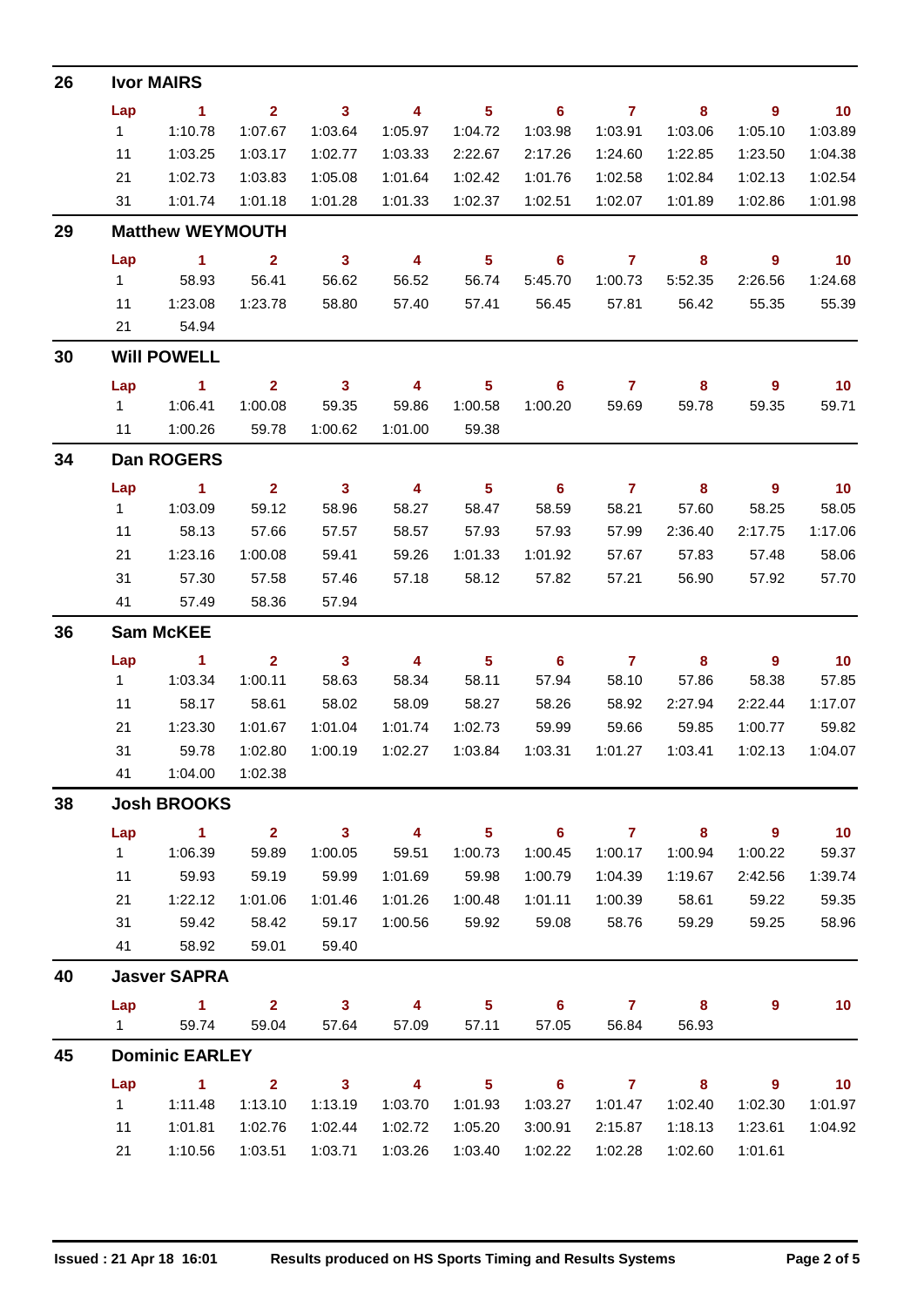| 48 |              | <b>Mike NASH</b>             |                         |                         |                         |                 |                            |                |                            |                          |         |
|----|--------------|------------------------------|-------------------------|-------------------------|-------------------------|-----------------|----------------------------|----------------|----------------------------|--------------------------|---------|
|    | Lap          | 1                            | $\mathbf{2}$            | $\overline{\mathbf{3}}$ | 4                       | $5\phantom{a}$  | 6                          | $\overline{7}$ | 8                          | 9                        | 10      |
|    | $\mathbf{1}$ | 1:07.83                      | 1:03.14                 | 1:01.63                 | 1:02.38                 | 1:01.79         | 1:01.55                    | 1:01.67        | 1:01.84                    | 1:01.77                  | 1:01.58 |
|    | 11           | 1:02.04                      | 1:02.39                 | 1:01.05                 | 1:01.40                 | 1:00.99         | 1:03.06                    | 1:05.17        | 1:33.56                    | 1:44.31                  | 2:48.53 |
|    | 21           | 1:08.88                      | 1:03.58                 | 1:03.57                 | 1:01.65                 | 1:03.03         | 1:01.04                    | 1:00.69        | 1:01.80                    | 1:02.68                  | 1:01.07 |
|    | 31           | 1:00.81                      | 1:03.31                 | 1:01.20                 | 1:00.42                 | 1:01.28         | 1:01.04                    | 1:01.41        | 1:00.86                    | 1:01.04                  | 1:00.56 |
|    | 41           | 1:00.96                      |                         |                         |                         |                 |                            |                |                            |                          |         |
| 58 |              | <b>James BIRCH</b>           |                         |                         |                         |                 |                            |                |                            |                          |         |
|    | Lap          | 1                            | $\overline{2}$          | $\overline{\mathbf{3}}$ | 4                       | $5\phantom{a}$  | $6\phantom{1}$             | $\overline{7}$ | $\boldsymbol{8}$           | $\overline{9}$           | 10      |
|    | $\mathbf{1}$ | 1:00.42                      | 57.06                   | 56.85                   | 56.86                   | 58.62           | 57.98                      | 57.45          | 57.06                      | 56.75                    | 57.61   |
|    | 11           | 56.70                        | 56.73                   | 56.49                   | 56.57                   | 56.71           | 56.65                      | 56.58          | 1:01.61                    | 1:20.17                  | 1:23.04 |
|    | 21           | 2:43.32                      | 1:40.99                 | 1:01.19                 | 59.80                   | 1:00.67         | 59.78                      | 57.91          | 57.71                      | 56.79                    | 59.07   |
|    | 31           | 57.09                        | 56.78                   | 56.82                   | 56.46                   | 56.97           | 56.91                      | 56.80          | 56.99                      | 57.28                    | 57.38   |
|    | 41           | 57.54                        | 56.71                   | 57.48                   | 57.47                   |                 |                            |                |                            |                          |         |
| 66 |              | <b>Chris THOMAS</b>          |                         |                         |                         |                 |                            |                |                            |                          |         |
|    | Lap          | 1                            | $\overline{2}$          | 3                       | 4                       | $5\phantom{a}$  | $6\phantom{1}6$            | $\overline{7}$ | $\bf{8}$                   | 9                        | 10      |
|    | $\mathbf{1}$ | 1:03.68                      | 59.26                   | 1:00.29                 | 59.22                   | 59.09           | 58.55                      | 59.59          | 58.85                      | 58.49                    | 58.75   |
|    | 11           | 58.92                        | 58.82                   | 58.85                   | 58.84                   | 59.00           | 58.42                      | 59.63          | 3:24.12                    | 1:19.93                  | 1:16.65 |
|    | 21           | 1:22.27                      | 1:00.61                 | 58.62                   | 59.19                   | 58.78           | 59.14                      | 58.30          | 58.48                      | 58.13                    | 59.26   |
|    | 31           | 58.44                        | 58.55                   | 58.85                   |                         |                 |                            |                |                            |                          |         |
| 69 |              | <b>Wayne ROTHWELL</b>        |                         |                         |                         |                 |                            |                |                            |                          |         |
|    | Lap          | 1                            | $\overline{2}$          | $\overline{\mathbf{3}}$ | 4                       | $5\phantom{a}$  | 6                          | $\overline{7}$ | 8                          | 9                        | 10      |
|    | $\mathbf{1}$ | 1:00.28                      | 56.29                   | 56.54                   | 56.27                   | 56.56           | 57.61                      | 56.34          | 55.01                      | 55.41                    | 55.63   |
|    | 11           | 55.50                        | 55.88                   | 55.74                   | 57.56                   | 56.95           | 55.88                      | 56.32          | 2:19.33                    | 1:34.67                  | 1:24.86 |
|    | 21           | 1:21.88                      | 1:22.98                 | 1:00.15                 | 58.57                   | 55.71           | 55.49                      | 57.85          | 59.42                      | 55.67                    | 55.37   |
|    | 31           | 55.45                        | 55.27                   | 56.96                   | 55.39                   | 56.66           | 55.74                      | 55.15          | 55.45                      | 55.11                    | 55.39   |
|    | 41           | 56.17                        | 55.80                   | 55.47                   | 56.29                   | 55.06           |                            |                |                            |                          |         |
| 77 |              | <b>Wayne STIRLING PARKER</b> |                         |                         |                         |                 |                            |                |                            |                          |         |
|    | Lap          | $\sim$ 1                     | $\mathbf{2}$            | $\overline{\mathbf{3}}$ | $\overline{\mathbf{4}}$ | $5\phantom{1}$  | $\overline{\phantom{0}}$ 6 | $\overline{7}$ | 8                          | $\overline{\phantom{a}}$ | 10      |
|    | 1            | 1:10.08                      | 1:05.89                 | 1:05.73                 | 1:21.32                 | 1:09.31         | 1:06.81                    | 1:08.63        | 1:07.36                    | 1:06.81                  | 1:08.24 |
|    | 11           | 1:06.33                      | 1:07.59                 | 3:32.74                 | 2:27.36                 | 1:24.44         | 1:23.37                    | 1:24.30        | 1:14.96                    | 1:11.62                  | 1:10.88 |
|    | 21           | 1:10.79                      | 1:09.28                 | 1:10.52                 | 1:07.69                 | 1:10.18         | 1:07.56                    | 1:06.43        | 1:09.25                    | 1:08.84                  | 1:07.26 |
|    | 31           | 1:06.35                      | 1:05.18                 | 1:05.31                 | 1:05.52                 | 1:06.76         | 1:04.94                    |                |                            |                          |         |
| 78 |              | <b>Pete SEELY</b>            |                         |                         |                         |                 |                            |                |                            |                          |         |
|    | Lap          | $\sim$ 1                     | $\overline{\mathbf{2}}$ | $\overline{\mathbf{3}}$ | $\overline{\mathbf{4}}$ | $5\phantom{.0}$ | $\overline{\phantom{a}}$ 6 | $\overline{7}$ | $\overline{\phantom{a}}$ 8 | $\overline{\phantom{a}}$ | 10      |
|    | 1            | 1:09.33                      | 1:02.75                 | 1:02.65                 | 1:01.93                 | 1:02.15         | 1:01.62                    | 1:01.93        | 1:03.19                    | 1:02.33                  | 1:02.73 |
|    | 11           | 1:02.71                      | 1:01.80                 | 1:02.35                 | 1:01.94                 | 1:02.90         | 1:02.03                    | 1:04.62        | 2:46.46                    | 1:05.58                  | 1:11.30 |
|    | 21           | 1:23.38                      | 1:02.30                 | 1:04.85                 | 1:02.63                 | 1:02.04         | 1:02.31                    | 1:02.01        | 1:02.58                    | 1:01.93                  | 1:01.57 |
|    | 31           | 1:01.30                      | 1:01.24                 | 1:02.88                 | 1:02.66                 | 1:02.66         | 1:03.31                    | 1:01.33        | 1:01.88                    | 1:01.74                  | 1:01.33 |
|    | 41           | 1:01.44                      | 1:01.19                 |                         |                         |                 |                            |                |                            |                          |         |
| 84 |              | <b>Leon BIDGWAY</b>          |                         |                         |                         |                 |                            |                |                            |                          |         |
|    | Lap          | $\blacktriangleleft$         | $\mathbf{2}$            | $\mathbf{3}$            | 4                       | 5 <sup>5</sup>  | $6\phantom{1}$             | $\overline{7}$ | 8                          | $\overline{9}$           | 10      |
|    | 1            | 58.94                        | 55.80                   | 56.00                   | 56.27                   | 56.20           | 56.40                      | 56.29          | 55.50                      | 55.75                    | 55.51   |
|    | 11           | 55.61                        | 56.74                   | 55.63                   | 57.98                   | 56.20           | 56.09                      | 55.89          | 55.64                      | 2:29.66                  | 2:12.77 |
|    | 21           | 1:16.76                      | 1:22.11                 | 57.66                   | 58.00                   | 58.27           | 56.67                      | 56.23          | 58.36                      | 56.56                    | 55.16   |
|    | 31           | 55.24                        | 54.95                   | 54.81                   | 55.86                   | 55.13           | 55.78                      | 56.87          | 55.28                      | 55.85                    | 55.34   |
|    | 41           | 54.88                        | 55.03                   | 55.68                   | 55.54                   | 55.07           |                            |                |                            |                          |         |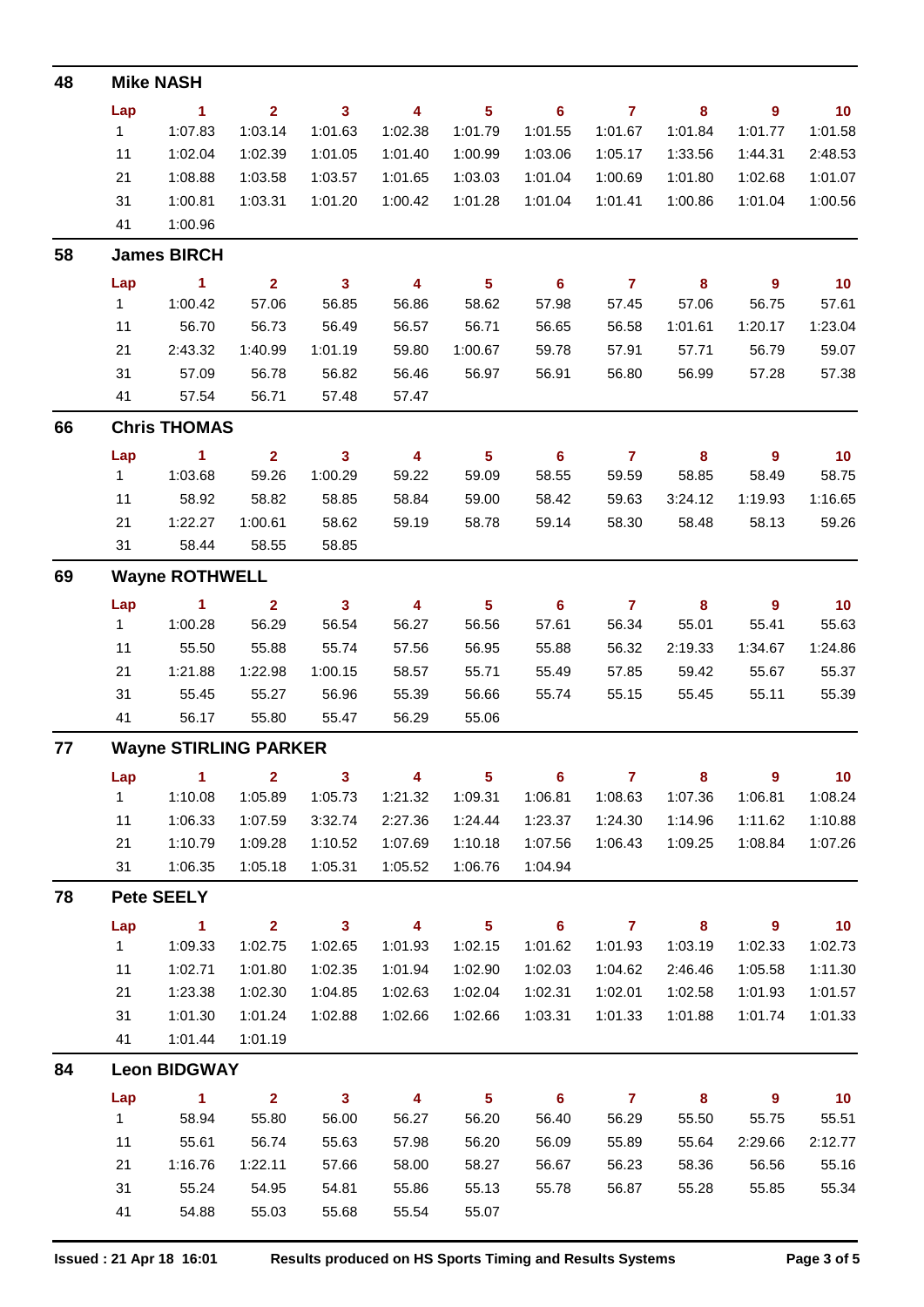| 88 |              | <b>Giles LOCK</b>      |                         |                         |                         |                 |                |                |          |                |         |
|----|--------------|------------------------|-------------------------|-------------------------|-------------------------|-----------------|----------------|----------------|----------|----------------|---------|
|    | Lap          | 1                      | $\overline{2}$          | $\mathbf{3}$            | 4                       | 5 <sup>5</sup>  | 6              | $\overline{7}$ | 8        | $\overline{9}$ | 10      |
|    | $\mathbf{1}$ | 1:05.68                | 1:01.36                 | 59.85                   | 1:00.49                 | 1:00.90         | 1:00.86        | 1:00.84        | 1:00.00  | 1:00.41        | 1:00.93 |
|    | 11           | 1:00.04                | 1:00.06                 | 1:00.92                 | 59.56                   | 59.51           | 1:00.25        | 1:02.41        | 1:19.32  | 1:22.33        | 2:46.09 |
|    | 21           | 1:39.90                | 1:00.32                 | 1:01.58                 | 59.57                   | 1:00.80         | 59.63          | 59.41          | 1:01.30  | 58.96          | 59.47   |
|    | 31           | 58.55                  | 59.20                   | 59.42                   | 59.39                   | 59.91           | 59.51          | 59.15          | 59.22    | 59.24          | 59.53   |
|    | 41           | 59.52                  | 1:00.05                 | 1:00.34                 |                         |                 |                |                |          |                |         |
| 89 |              | <b>Jeremy ADAMS</b>    |                         |                         |                         |                 |                |                |          |                |         |
|    | Lap          | $\blacktriangleleft$   | $\overline{2}$          | $\mathbf{3}$            | $\overline{\mathbf{4}}$ | $5\phantom{.0}$ | $6\phantom{1}$ | $\overline{7}$ | 8        | $\overline{9}$ | 10      |
|    | $\mathbf{1}$ | 1:03.12                | 56.64                   | 56.33                   | 56.54                   | 57.55           | 58.06          | 57.79          | 57.18    | 57.32          | 57.42   |
|    | 11           | 56.93                  | 58.35                   | 58.34                   | 57.01                   | 57.06           | 59.13          | 2:23.32        | 2:03.45  | 1:24.51        | 1:22.51 |
|    | 21           | 1:23.46                | 1:01.77                 | 58.18                   | 57.75                   | 58.48           | 58.70          | 1:00.65        | 1:00.22  | 59.33          | 57.90   |
|    | 31           | 57.93                  | 57.99                   | 58.12                   | 57.69                   | 58.75           | 57.49          | 57.63          | 57.67    | 56.84          | 58.03   |
|    | 41           | 57.49                  | 57.53                   | 58.40                   |                         |                 |                |                |          |                |         |
| 90 |              | <b>Ben ABBITT</b>      |                         |                         |                         |                 |                |                |          |                |         |
|    | Lap          | $\blacktriangleleft$   | $\overline{2}$          | 3                       | 4                       | $5\phantom{a}$  | 6              | $\overline{7}$ | 8        | $\overline{9}$ | 10      |
|    | 1            | 1:05.24                | 1:02.36                 | 1:01.84                 | 1:00.35                 | 1:00.59         | 1:00.70        | 1:00.45        | 1:00.15  | 1:00.56        | 1:00.62 |
|    | 11           | 1:00.63                | 59.86                   | 59.95                   | 59.88                   | 1:01.29         | 59.69          | 1:01.34        | 2:56.72  | 1:19.79        | 1:16.57 |
|    | 21           | 1:22.24                | 1:01.90                 | 1:00.29                 | 1:02.83                 | 1:01.46         | 1:01.12        | 1:00.43        | 59.37    | 1:00.04        | 59.49   |
|    | 31           | 59.29                  | 1:00.69                 | 1:01.17                 | 1:00.76                 | 1:00.84         | 59.33          | 59.23          | 59.93    | 1:01.80        | 1:01.92 |
|    | 41           | 1:01.80                | 1:03.78                 |                         |                         |                 |                |                |          |                |         |
| 91 |              | <b>Robert HARRISON</b> |                         |                         |                         |                 |                |                |          |                |         |
|    | Lap          | $\sim$ 1               | $\overline{2}$          | $\mathbf{3}$            | 4                       | $5\phantom{.0}$ | 6              | $\overline{7}$ | 8        | $\overline{9}$ | 10      |
|    | 1            | 1:02.06                | 56.93                   | 56.66                   | 56.37                   | 56.81           | 57.61          | 56.83          | 56.72    | 56.45          | 56.55   |
|    | 11           | 56.51                  | 56.87                   | 56.33                   | 56.32                   | 56.85           | 57.06          | 56.94          | 3:01.32  | 2:17.08        | 1:16.89 |
|    | 21           | 1:23.05                | 1:00.37                 | 59.09                   | 58.84                   | 1:00.60         | 58.06          | 57.97          | 58.22    | 57.32          | 57.57   |
|    | 31           | 57.51                  | 56.80                   | 57.34                   | 57.47                   | 58.08           | 57.74          | 58.41          | 58.38    | 58.99          | 58.78   |
|    | 41           | 58.80                  | 57.76                   | 58.62                   |                         |                 |                |                |          |                |         |
| 92 |              | Dan ABBITT             |                         |                         |                         |                 |                |                |          |                |         |
|    | Lap          | $\mathbf{1}$           | 2 <sup>1</sup>          | $\mathbf{3}$            | 4                       | 5 <sub>5</sub>  | $6\phantom{1}$ | $\mathbf{7}$   | $\bf{8}$ | $\overline{9}$ | 10      |
|    | 1            | 1:04.10                | 59.33                   | 59.59                   | 58.73                   | 58.75           | 58.58          | 58.34          | 58.61    | 58.56          | 58.18   |
|    | 11           | 58.08                  | 57.93                   | 57.86                   | 57.94                   | 57.89           | 58.01          | 58.28          | 2:23.86  | 2:23.74        | 1:16.98 |
|    | 21           | 1:22.97                | 1:00.92                 | 59.60                   | 59.21                   | 58.75           | 59.41          | 58.10          | 58.49    | 57.89          | 57.61   |
|    | 31           | 57.81                  | 58.10                   | 58.33                   | 57.86                   | 58.07           | 57.54          | 57.73          | 57.74    | 57.85          | 57.77   |
|    | 41           | 57.69                  | 57.90                   | 57.76                   |                         |                 |                |                |          |                |         |
| 99 |              | <b>Jamie STURGES</b>   |                         |                         |                         |                 |                |                |          |                |         |
|    | Lap          | $\blacksquare$ 1       | $\overline{\mathbf{2}}$ | $\overline{\mathbf{3}}$ | 4                       | 5 <sub>5</sub>  | $6\phantom{1}$ | $\mathbf{7}$   | 8        | $\overline{9}$ | 10      |
|    | 1            | 59.42                  | 55.88                   | 55.28                   | 56.05                   | 56.62           | 55.16          | 54.74          | 55.27    | 54.84          | 54.54   |
|    | 11           | 55.36                  | 55.31                   | 55.61                   | 54.75                   | 54.25           | 54.25          | 54.52          | 2:19.72  | 1:51.04        | 1:24.55 |
|    | 21           | 1:22.42                | 1:23.29                 | 58.86                   | 57.26                   | 56.11           | 54.85          | 59.26          | 54.79    | 54.43          | 54.63   |
|    | 31           | 55.27                  | 56.47                   | 55.19                   | 55.55                   | 55.77           | 55.69          | 56.17          | 55.81    | 55.80          | 55.50   |
|    | 41           | 55.19                  | 55.07                   | 55.44                   | 55.30                   | 54.60           |                |                |          |                |         |